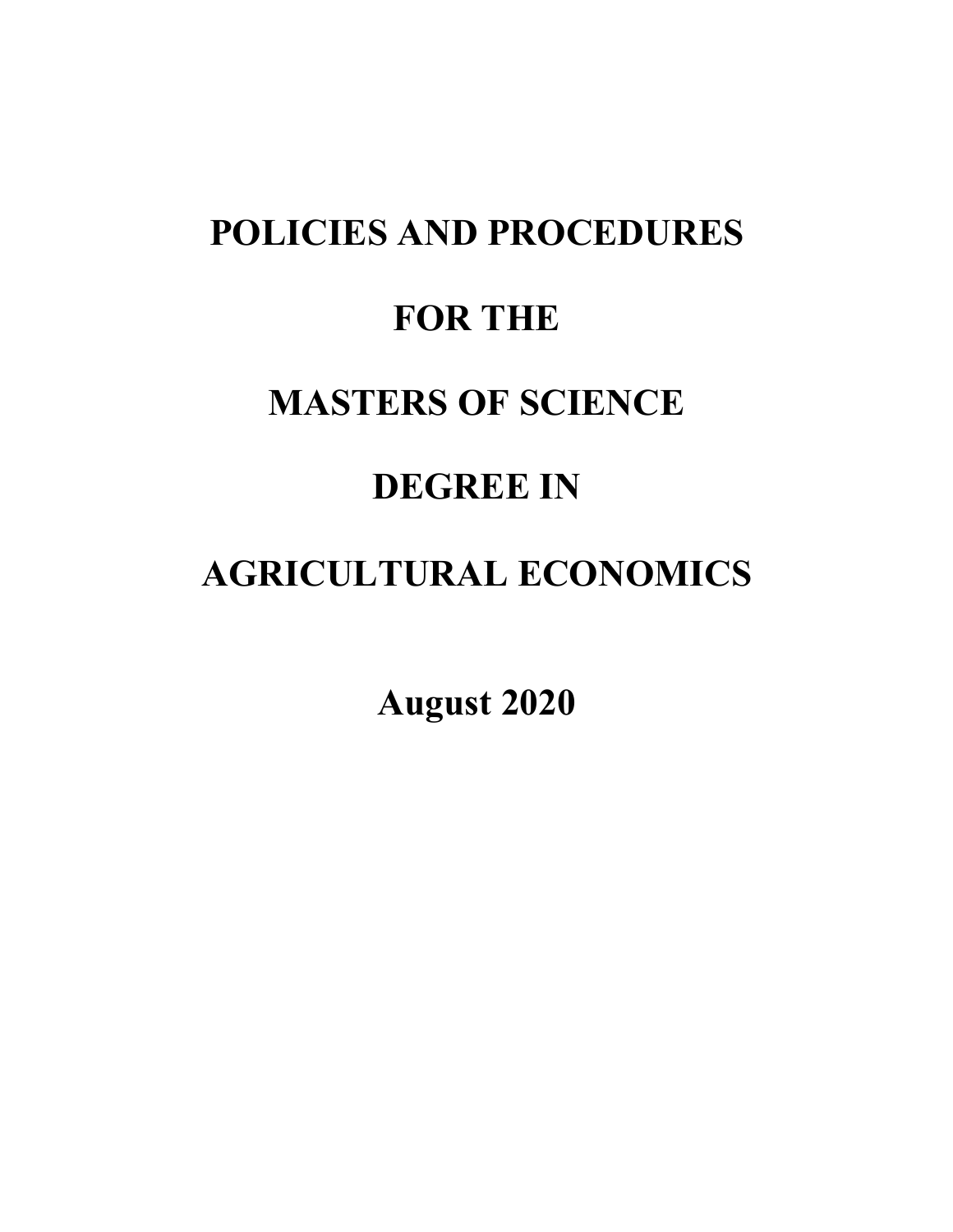| $\mathbf{I}$ . |                                                                                         |  |
|----------------|-----------------------------------------------------------------------------------------|--|
|                |                                                                                         |  |
|                |                                                                                         |  |
|                |                                                                                         |  |
|                |                                                                                         |  |
|                |                                                                                         |  |
| П.             |                                                                                         |  |
| III.           | INACTIVE STATUS AND PROBATION, DISMISSAL AND REINSTATEMENT,                             |  |
|                |                                                                                         |  |
| IV.            |                                                                                         |  |
|                |                                                                                         |  |
|                |                                                                                         |  |
|                |                                                                                         |  |
|                |                                                                                         |  |
|                | Е.                                                                                      |  |
|                |                                                                                         |  |
|                |                                                                                         |  |
|                |                                                                                         |  |
|                |                                                                                         |  |
| V.             |                                                                                         |  |
|                |                                                                                         |  |
|                |                                                                                         |  |
|                |                                                                                         |  |
|                |                                                                                         |  |
|                | E. Recognition of the Kansas Agricultural Experiment Station  15                        |  |
|                |                                                                                         |  |
|                |                                                                                         |  |
| VI.            |                                                                                         |  |
|                | A. Earning a Second Graduate Degree while Enrolled in a Graduate Degree in Agricultural |  |
|                |                                                                                         |  |
|                |                                                                                         |  |
|                |                                                                                         |  |
|                |                                                                                         |  |
|                |                                                                                         |  |
|                | C. Agricultural Experiment Station Graduate Research Assistantships 20                  |  |
|                |                                                                                         |  |
|                |                                                                                         |  |
|                |                                                                                         |  |
|                |                                                                                         |  |
|                |                                                                                         |  |
|                |                                                                                         |  |
|                | Е.                                                                                      |  |
|                | F.                                                                                      |  |
|                |                                                                                         |  |

# **TABLE OF CONTENTS**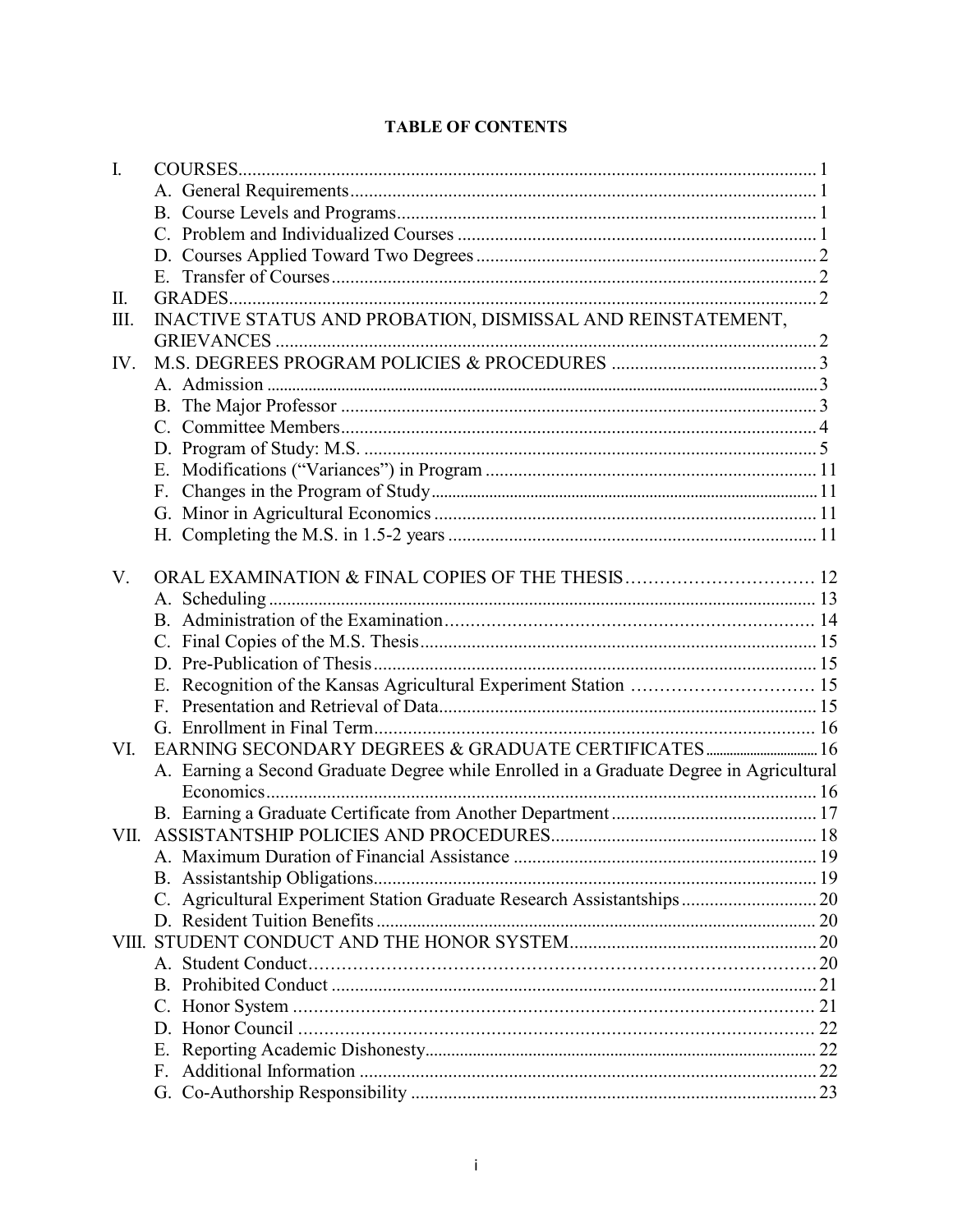Graduate School Web site address: <http://www.k-state.edu/grad/>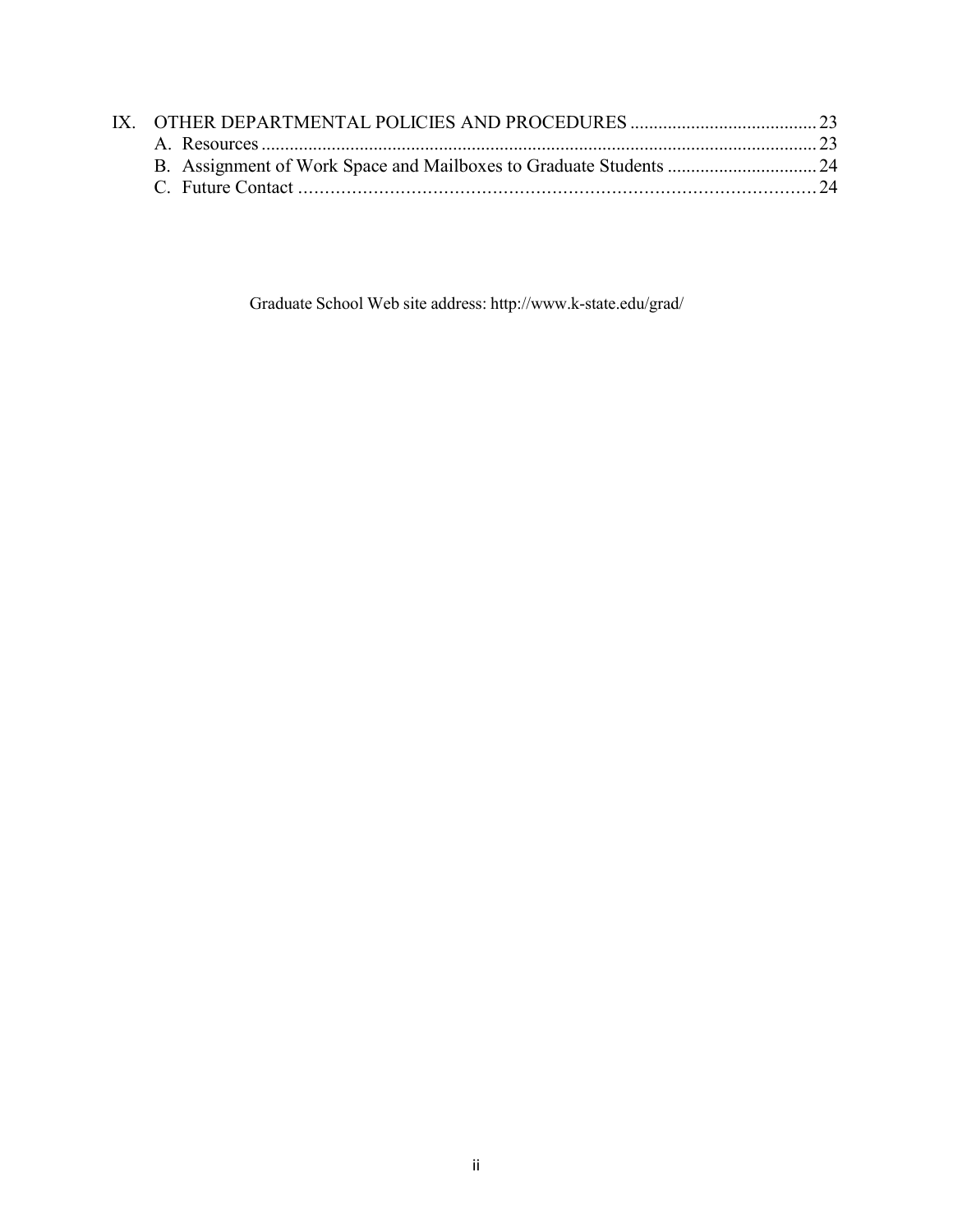# **POLICIES & PROCEDURES FOR MASTER OF SCIENCES DEGREE IN AGRICULTURAL ECONOMICS**

The following information is a guide to policies and procedures for graduate study in agricultural economics. The information is intended for use by graduate students, faculty, and staff in the Department of Agricultural Economics. Additional information can be found in the Graduate Handbook at [http://www.k-state.edu/grad/graduate-handbook/.](http://www.k-state.edu/grad/graduate-handbook/) Graduate forms and a "Checklist For Masters Students" are available at [http://www.k-state.edu/grad/academics/forms/index.html.](http://www.k-state.edu/grad/academics/forms/index.html)

#### **I. COURSES**

#### *A. General Requirements*

Courses numbered 700-999 are for graduate credit. Courses numbered 800-899 are primarily master's level courses and courses numbered 900-999 are primarily doctoral level courses. Graduate work demands a high degree of intellectual achievement. It necessarily depends on extensive prior preparation and involves the development of understanding and knowledge at the most advanced levels. Programs of study (see section IV) are therefore expected to reflect in the course selection an intensive specialization extending to the limits of knowledge in one's field.

#### *B. Course Levels and Programs*

The Department requires all course work on an M.S. program of study be from courses at the 700 level or higher unless a successful appeal for an exception is made by the student and the student's major advisor to the graduate committee. The Graduate School has specific policies for students taking both undergraduate and graduate coursework in the same semester. Refer to Chapter 1, section, "Graduate Study by Seniors and Undergraduate Special Students" in the Graduate Handbook for up-to-date policies and procedures.

#### *C. Problem and Individualized Courses*

Not more than 3 hours of problems or other individualized courses should ordinarily appear on the program of study for the M.S.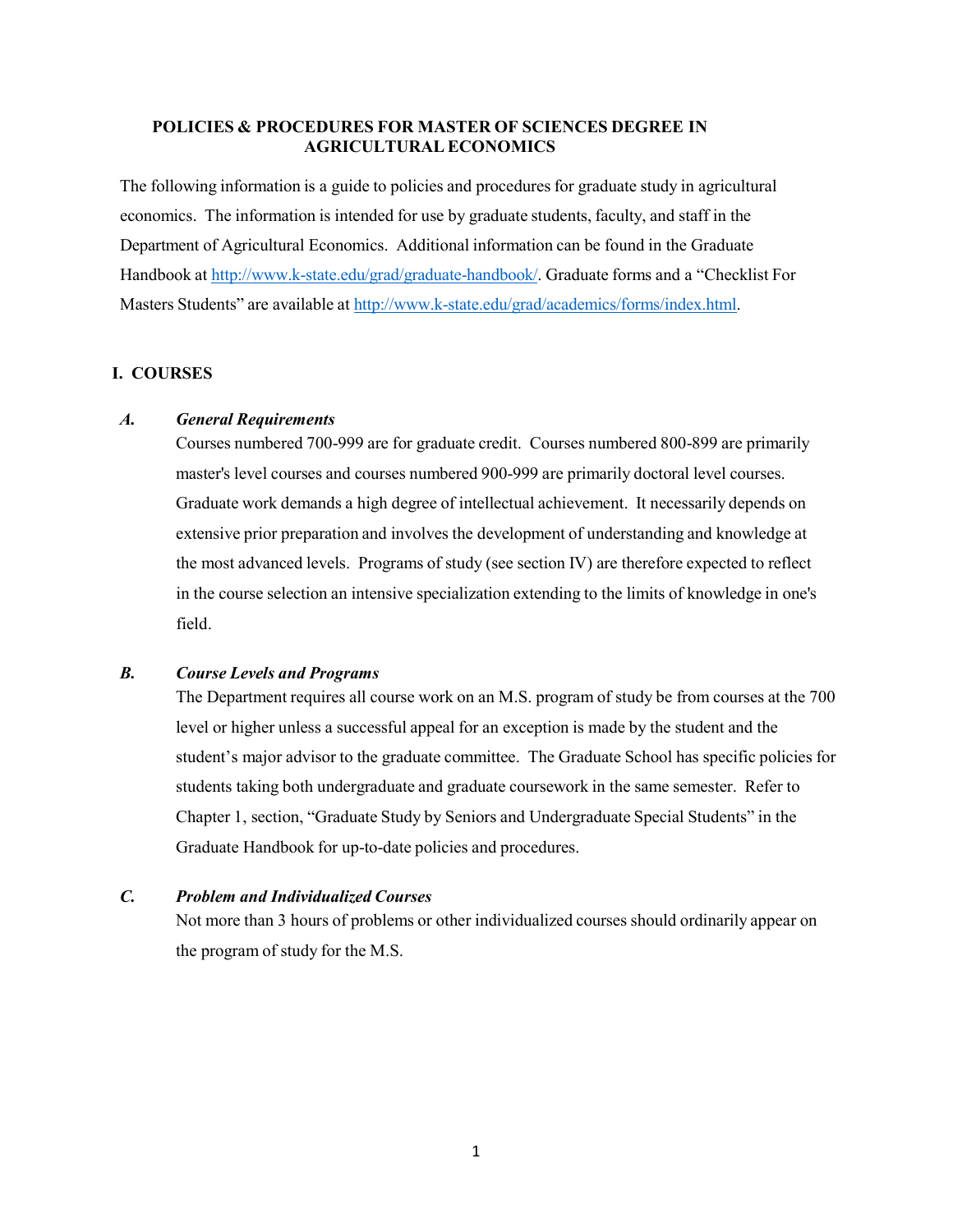#### *D. Courses Applied Toward Two Degrees*

See chapter 2 of the University's Graduate Handbook and the concurrent B.S./master/ graduate certificate programs approved by Graduate Council for updated information. An important point to consider when pursuing two degrees is that only 10 graduate credit hours from the secondary degree can be applied to the PhD degree in Agricultural Economics, which must be approved by the student's supervisory committee, major professor and Director of Graduate Studies.

#### *E. Transfer of Courses*

See chapter 2 of the University's Graduate Handbook for updated information on "Transfer of Credit."

#### **II. GRADES**

Graduate work is graded A, B, C, D, F, credit/no-credit, pass/fail, incomplete, or withdrawn. For graduate credit, the grade in a course must be C or higher. To remain in good standing, a student must maintain a cumulative GPA of 3.0 or higher.

To be awarded a graduate degree, the student (a) must not be on probation; (b) must have a cumulative GPA of 3.0 or higher on graduate course work and on course work on the program of study; (c) must meet all the requirements of the Graduate School, the student's academic program area, and the student's supervisory committee; and (d) must be enrolled during the semester in which the degree requirements are completed.

For all other information regarding grades, non-graded work, incompletes and re-takes in the master's program, please see the Graduate Handbook, chapter 2.

# **III. INACTIVE STATUS AND PROBATION, DISMISSAL AND REINSTATEMENT, GRIEVANCES**

Students are afforded rights and have assumed responsibilities for adequately completing requirements under the policies of the university. For information regarding grades, non-graded work, incompletes and re-takes in the master's program, please see the Graduate Handbook, chapter 2 and Appendix A.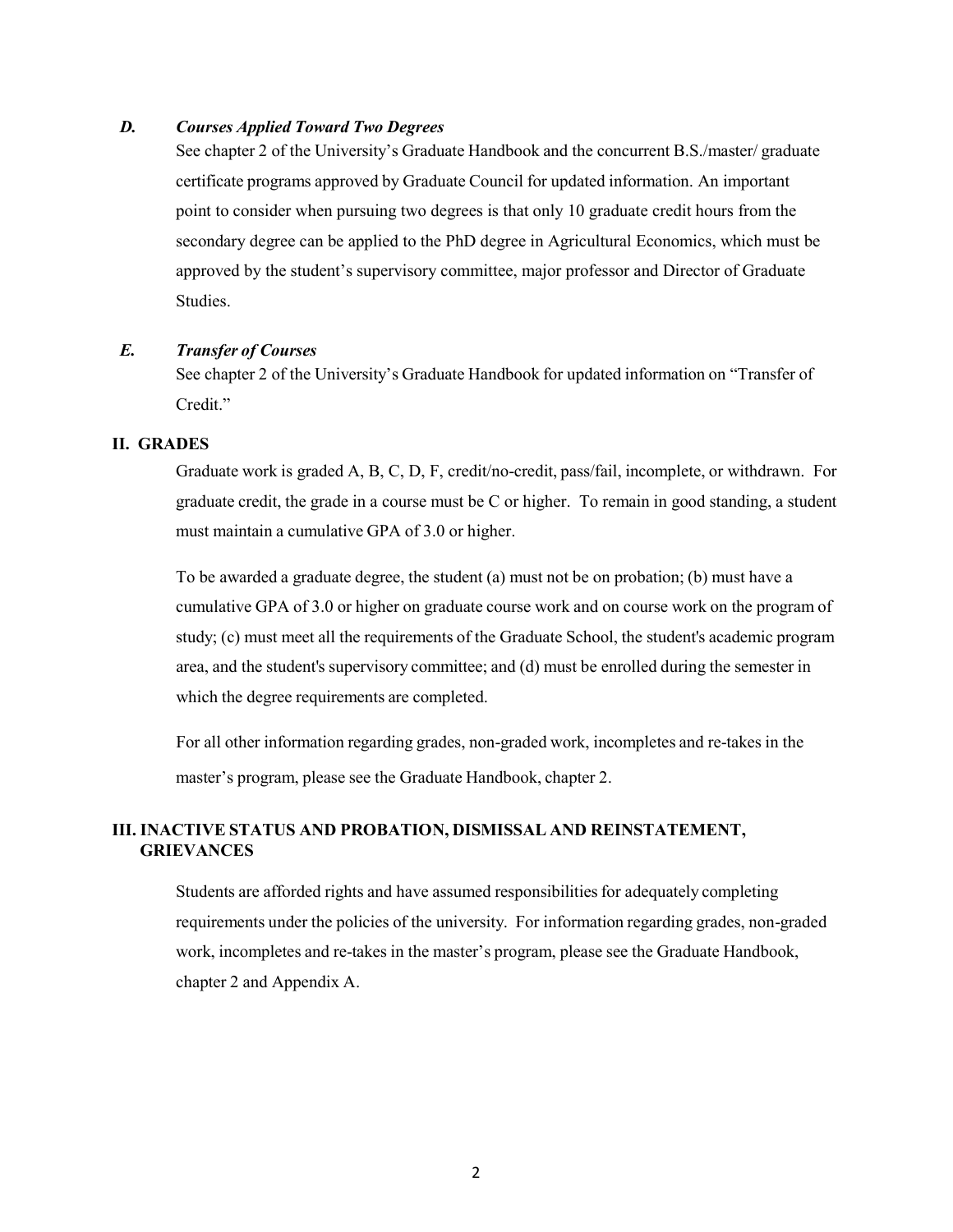#### **IV. M.S. DEGREES PROGRAM POLICIES & PROCEDURES**

#### *A. Admission*

Graduate programs have the responsibility of receiving credentials from prospective graduate students and making recommendations on admission. Correspondence regarding admission to the Graduate School should thus be addressed to the appropriate graduate program, which will provide information on program admission requirements and any required supplementary forms. Applicants should complete the online application and submit the application and application fee electronically via the Graduate School website at [http://www.k-state.edu/grad.](http://www.k-state.edu/grad) The Graduate School will record all applications and application fees and then forward a copy of the application form to the appropriate degree program for a recommendation. The applicant should submit all required documents and credentials (i.e. official transcripts statement of objectives, references, etc.) to the appropriate graduate program at least three months before the applicant expects to enroll. This time period may be longer for degree programs with early deadlines and for international students applying for student visas.

One official copy of the applicant's transcript from each college or university attended must be submitted with every application. A transcript is official only when it is sent directly from the university or college in question and bears the institution's seal. For each applicant admitted, an official transcript showing the conferral of all previous degrees must be submitted to the Graduate School. All transcripts become part of the applicant's official file and are not returned.

If the graduate faculty of a graduate program decides to recommend admission, the application, transcripts, and supporting materials are sent to the Graduate School for final review. If the graduate program decides against admission, it notifies the applicant by letter. The decision is made as expeditiously as possible.

#### *B. The Major Professor*

Efforts are made to match the specific professional interests of entering students to areas of specialization of faculty in the assignment of the initial temporary advisor and in the selection of the major professor. After becoming familiar with the research areas of the faculty, the student should select a major professor. The major professor need not be the same person as the assigned temporary advisor. Before the program of study is filed, the candidate may change major professor for reasons of change of objective or other reasons, with the consent of the Director of Graduate Studies. The major professor should be selected for all master's degree students before the second registration.

3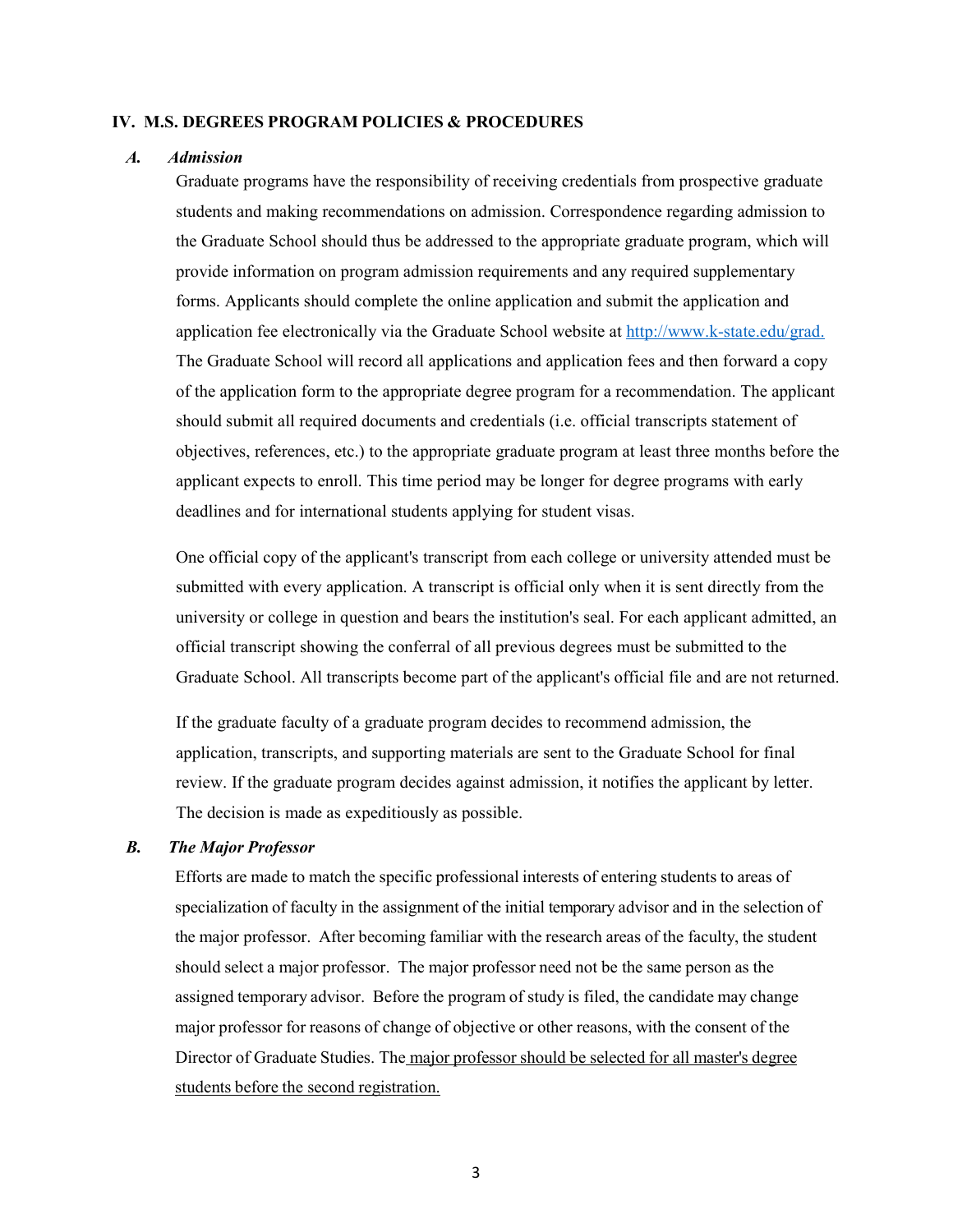# *C. Committee Members*

The student should consult with the major professor concerning membership of the supervisory committee. The student will then determine the willingness of the suggested faculty to serve on the committee. The supervisory committee should be selected before the end of the first semester of graduate study.

The major professor is the chairperson of the supervisory committee. The major professor and at least two other faculty members will constitute the advisory committee. At least two faculty members from the Department of Agricultural Economics shall be on the advisory committee. If the program of study includes a minor, one committee member will represent the minor area.

The supervisory committee must approve the program of study and should be consulted regarding the proposed thesis project.

#### 1. Committee Changes

Should changes in the membership of the supervisory committee be required, the change only needs to be officially noted on a "Program/CommitteeChange" form if a program of study has already been filed. If no program of study has been filed, then the student may simply notify his or her committee of any changes to the committee membership. After a program of study has been filed, the Program/CommitteeChange form must be signed by all members of the supervisory committee including the member to be replaced, unless he/she is no longer a member of the faculty or is not available for signature. If a member is to be added to the committee, the new member must also sign the form.

#### 2. Responsibilities of the Supervisory Committee

All members of a student's supervisory committee participate as peers and have the responsibility for planning and approving the program of study, approving the proposed research topic, advising the student, and administering the final examination.

In the thesis option, members of the advisory committee read the thesis and determine whether the candidate shall be admitted to the final oral examination. The committee conducts an oral examination primarily emphasizing the topic of the thesis or report, but which also may explore the candidate's competence in the subject matter of the student's field.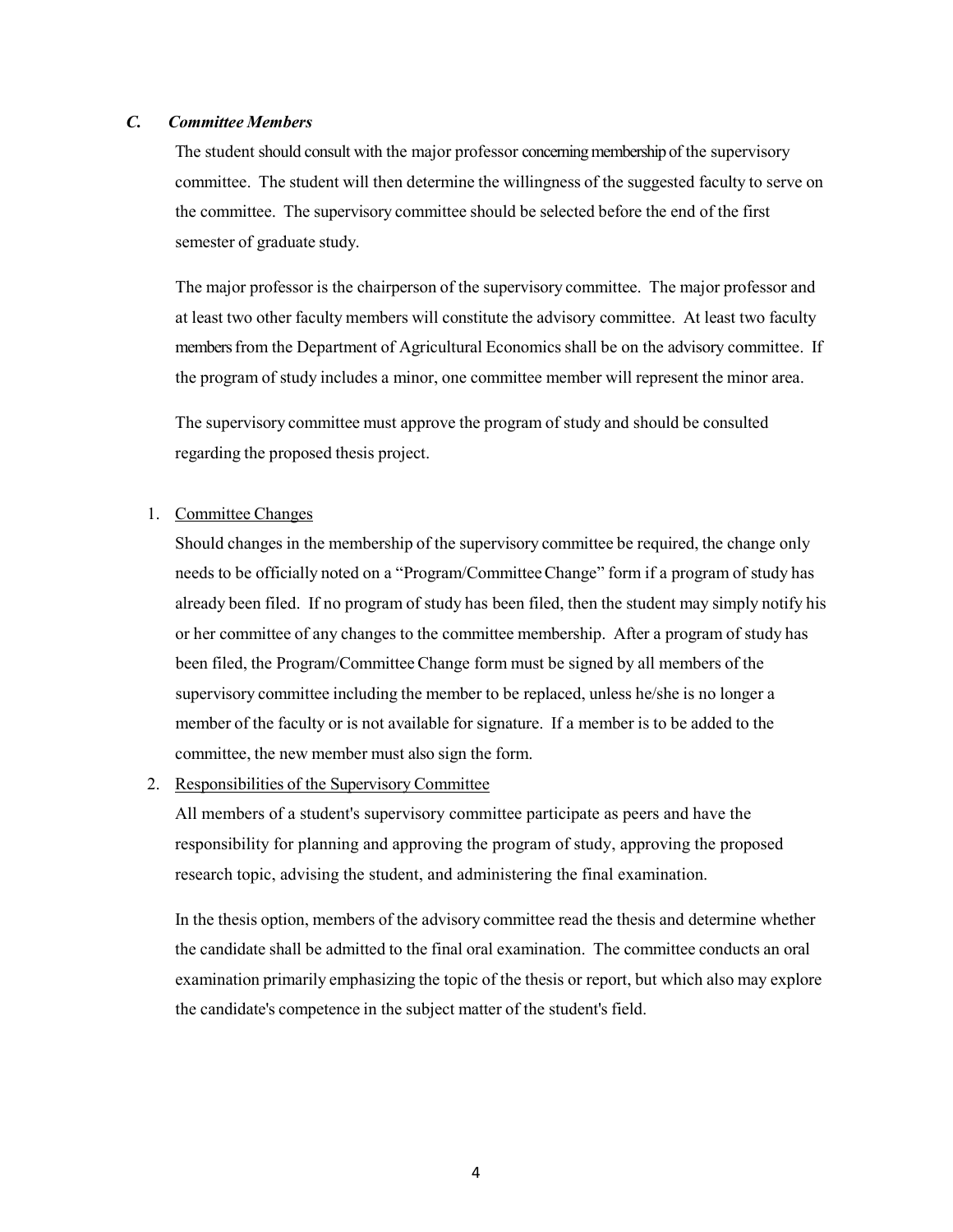#### *D. Program of Study: M.S.*

#### 1. General Requirements

All master's degree programs of study should be approved and submitted to the Graduate Office before the end of the second semester the candidate is enrolled at KSU. The student prepares the program of study in consultation with the supervisory committee, all members of which must indicate their approval by signing the Program of Study form. The Director of Graduate Studies must then endorse the Program of Study and forward it to the Dean of the Graduate School.

Subject to the approval of the supervisory committee, the candidate will choose either a thesis or no thesis option. Statistics courses STAT 702 and STAT 703 are not permitted in the M.S. degree program of study. Specific course requirements beyond the core requirementslisted for each option are selected and agreed upon by the student and the student's committee in consideration of the student's background, objectives, and undergraduate preparation. The program may include a minor from 6 to 12 hours of course credit in a single field (outside the Department of Agricultural Economics) or from 6 to 12 hours of supporting courses in a variety of fields.

#### 2. Masters of Agribusiness Courses

The following courses, developed for the Masters of Agribusiness program, are not allowed on a student's program of study: AGEC 700, AGEC 701, AGEC 713, AGEC 720, AGEC 730, AGEC 760, AGEC 761, and AGEC 770.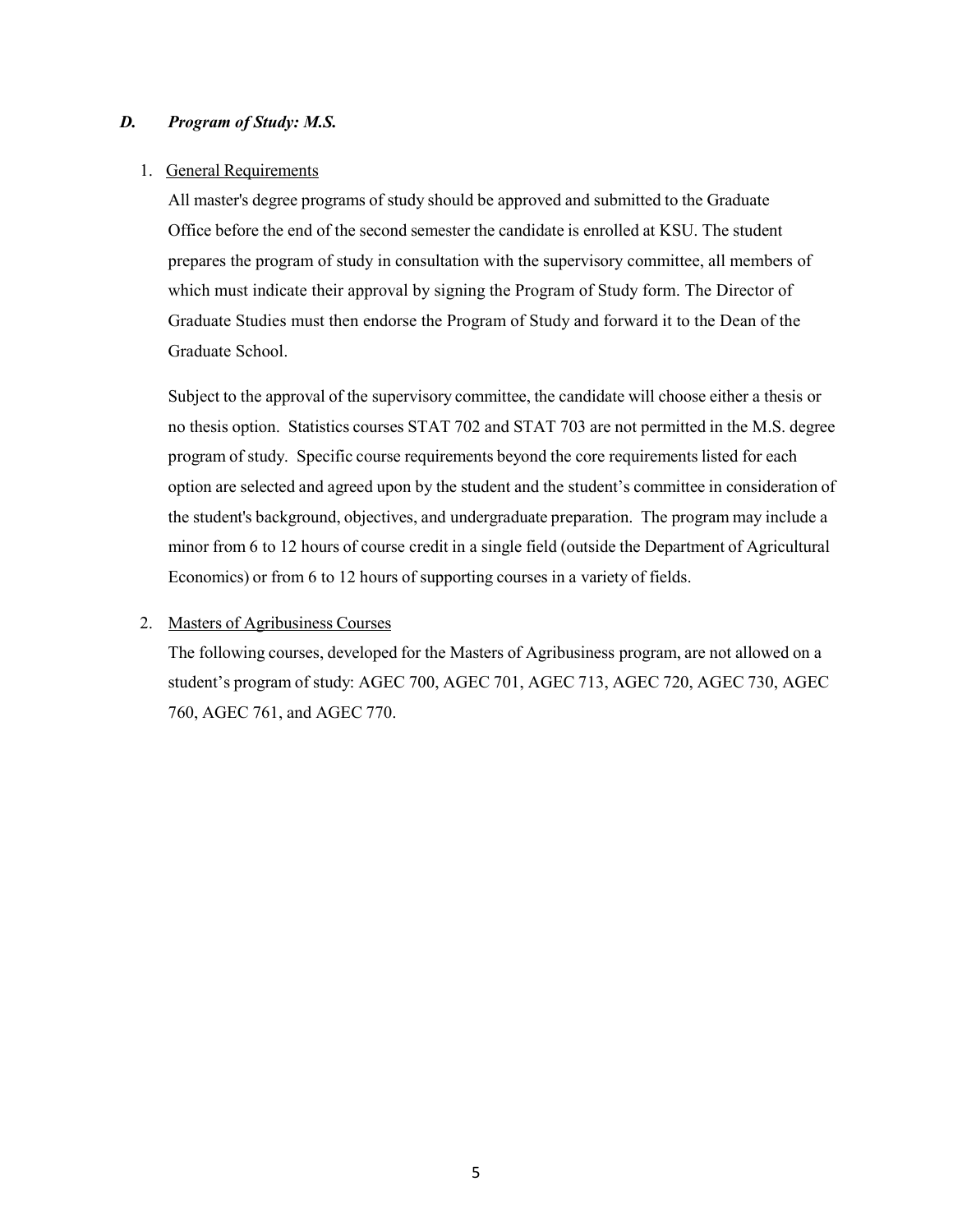# 3. M.S. Degree Thesis Options:

# **M.S. Agricultural Economics: Thesis Option**

| <b>Topic Area</b>                                                        |                                                                                                                                                                                   |                      | <b>Credit Hours</b> |
|--------------------------------------------------------------------------|-----------------------------------------------------------------------------------------------------------------------------------------------------------------------------------|----------------------|---------------------|
| <b>ECON 720</b>                                                          | <b>Economic and Agricultural Economics Theory</b><br>Microeconomic Theory $(F)$                                                                                                   | 3                    | 12                  |
|                                                                          | and select three courses from:                                                                                                                                                    |                      |                     |
| <b>ECON 805</b><br><b>AGEC 810</b><br><b>AGEC 825</b><br><b>AGEC 840</b> | Income and Employment Theory $(S)$<br>Price, Income and Trade Policies for Agriculture (S)<br>Natural Resource Policy $(F)$<br>International Markets and Agricultural Trade $(F)$ | 3<br>$3333$<br>$333$ |                     |
| <b>AGEC 805</b>                                                          | Agricultural Marketing (S)                                                                                                                                                        |                      |                     |
| <b>AGEC 823</b><br><b>AGEC 880</b>                                       | Production Economics II $(F)$<br>Agribusiness Industry Structures (S)                                                                                                             |                      |                     |
| <b>Quantitative Methods</b><br><b>STAT 706</b><br>ECON 730               | Basic Elements of Statistical Theory $(F)$<br>Applied Econometrics (S)                                                                                                            | 3<br>$\overline{3}$  | 6                   |
| <b>Electives</b>                                                         | AGEC Elective (700 level or higher)<br>General Elective (700 level or higher)                                                                                                     | $\frac{3}{3}$        | 6                   |
| <b>Thesis Research</b><br><b>AGEC 899</b>                                | Agricultural Economics Master's Research                                                                                                                                          | 6                    | 6                   |
| <b>Total Credit Hours</b>                                                |                                                                                                                                                                                   |                      | 30                  |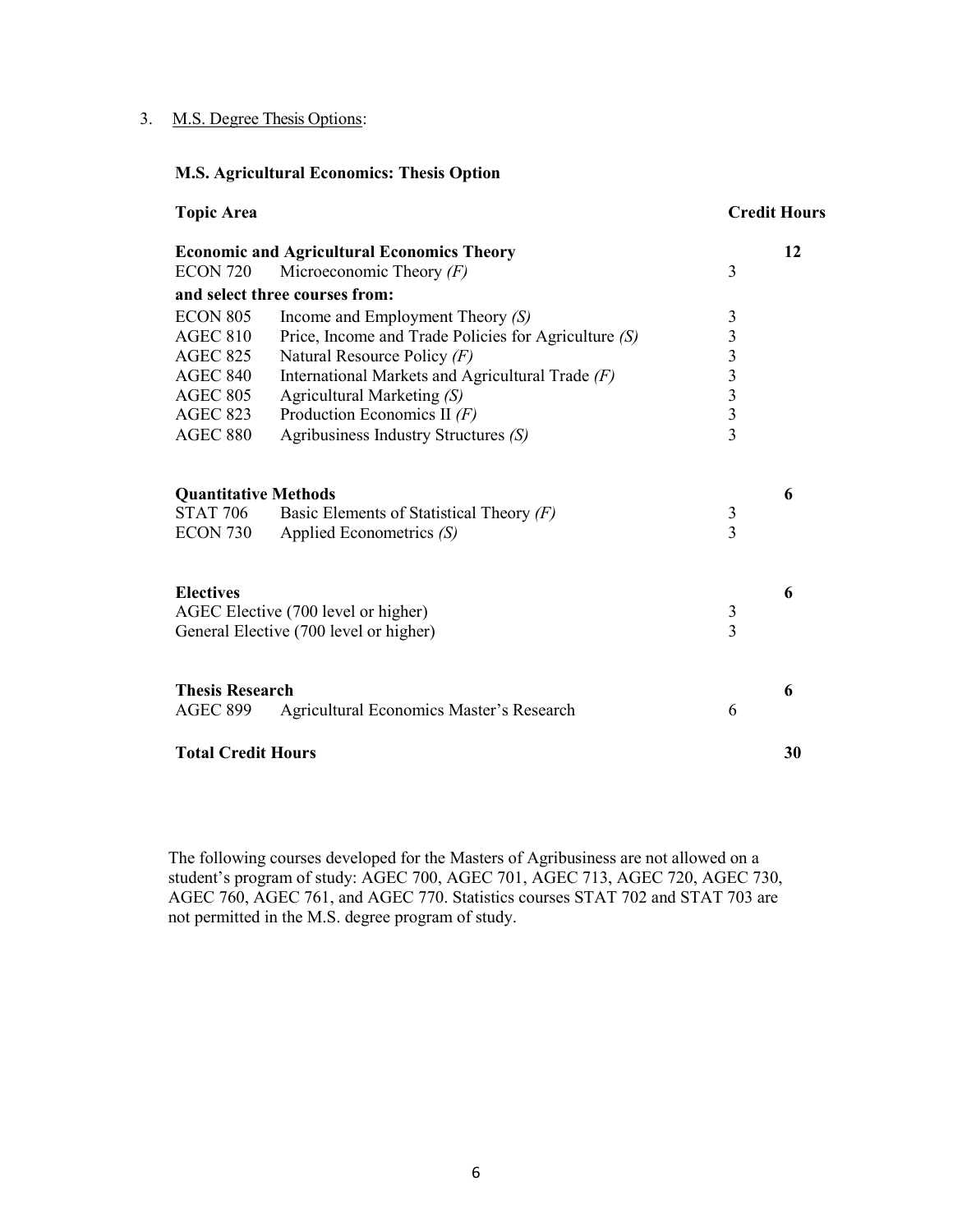|  | M.S. Agricultural Economics: Concentration in Agribusiness: Thesis Option |  |
|--|---------------------------------------------------------------------------|--|
|  |                                                                           |  |

| <b>Topic Area</b>             |                                                                 |                                                   | <b>Credit Hours</b> |
|-------------------------------|-----------------------------------------------------------------|---------------------------------------------------|---------------------|
| <b>Agribusiness Economics</b> |                                                                 |                                                   | 12                  |
| <b>ECON 720</b>               | Microeconomic Theory $(F)$                                      | $\mathfrak{Z}$                                    |                     |
| <b>AGEC 880</b>               | Agribusiness Industry Structures (S)                            | $\mathfrak{Z}$                                    |                     |
| <b>FINAN 815</b>              | Corporate Finance (S)                                           | $\overline{3}$                                    |                     |
| and select one course from:   |                                                                 |                                                   |                     |
| <b>ECON 805</b>               | Income and Employment Theory $(S)$                              | $\mathfrak{Z}$                                    |                     |
| <b>AGEC 810</b>               | Price, Income and Trade Policies for Agriculture (S)            |                                                   |                     |
| <b>AGEC 825</b>               | Natural Resource Policy (F)                                     | $\begin{array}{c}\n3 \\ 3 \\ 3 \\ 3\n\end{array}$ |                     |
| <b>AGEC 840</b>               | International Markets and Agricultural Trade $(F)$              |                                                   |                     |
| <b>AGEC 805</b>               | Agricultural Marketing (S)                                      |                                                   |                     |
| <b>AGEC 823</b>               | Production Economics II $(F)$                                   |                                                   |                     |
| <b>Quantitative Methods</b>   |                                                                 |                                                   | 9                   |
| <b>STAT 706</b>               | Basic Elements of Statistical Theory $(F)$                      |                                                   |                     |
| <b>AGEC 712</b>               | Optimization Techniques for Ag. Economics $(F)$                 | $\frac{3}{3}$                                     |                     |
| ECON 730                      | Applied Econometrics (S)                                        | $\overline{3}$                                    |                     |
|                               | Ag Economics, Finance, Marketing, Management                    |                                                   | 3                   |
| select one course from:       |                                                                 |                                                   |                     |
|                               | AGEC 700 or higher level course not used for other requirements | 3                                                 |                     |
| <b>FINAN 820</b>              | Advanced Intl. Financial Management $(F, Sum)$                  |                                                   |                     |
| <b>FINAN 860</b>              | Managerial Finance II $(F)$                                     | 3333333                                           |                     |
| <b>MKTG 810</b>               | Marketing Concepts and Research (S)                             |                                                   |                     |
| <b>MKTG 842</b>               | Advanced Marketing Research (F, odd years)                      |                                                   |                     |
| <b>MKTG 844</b>               | Advanced International Marketing $(V)$                          |                                                   |                     |
| <b>MKTG 860</b>               | Advanced International Business $(V)$                           |                                                   |                     |
| MANGT 810                     | Operations Management and Analysis (S)                          |                                                   |                     |
| <b>MANGT 820</b>              | Behavioral Management Theory (F, Sum)                           |                                                   |                     |
| <b>MANGT 825</b>              | Advanced Business Law (S)                                       | $\overline{3}$                                    |                     |
| <b>Thesis Research</b>        |                                                                 |                                                   | 6                   |
|                               | AGEC 899 Agricultural Economics Master's Research               | 6                                                 |                     |
| <b>Total Credit Hours</b>     |                                                                 |                                                   | 30                  |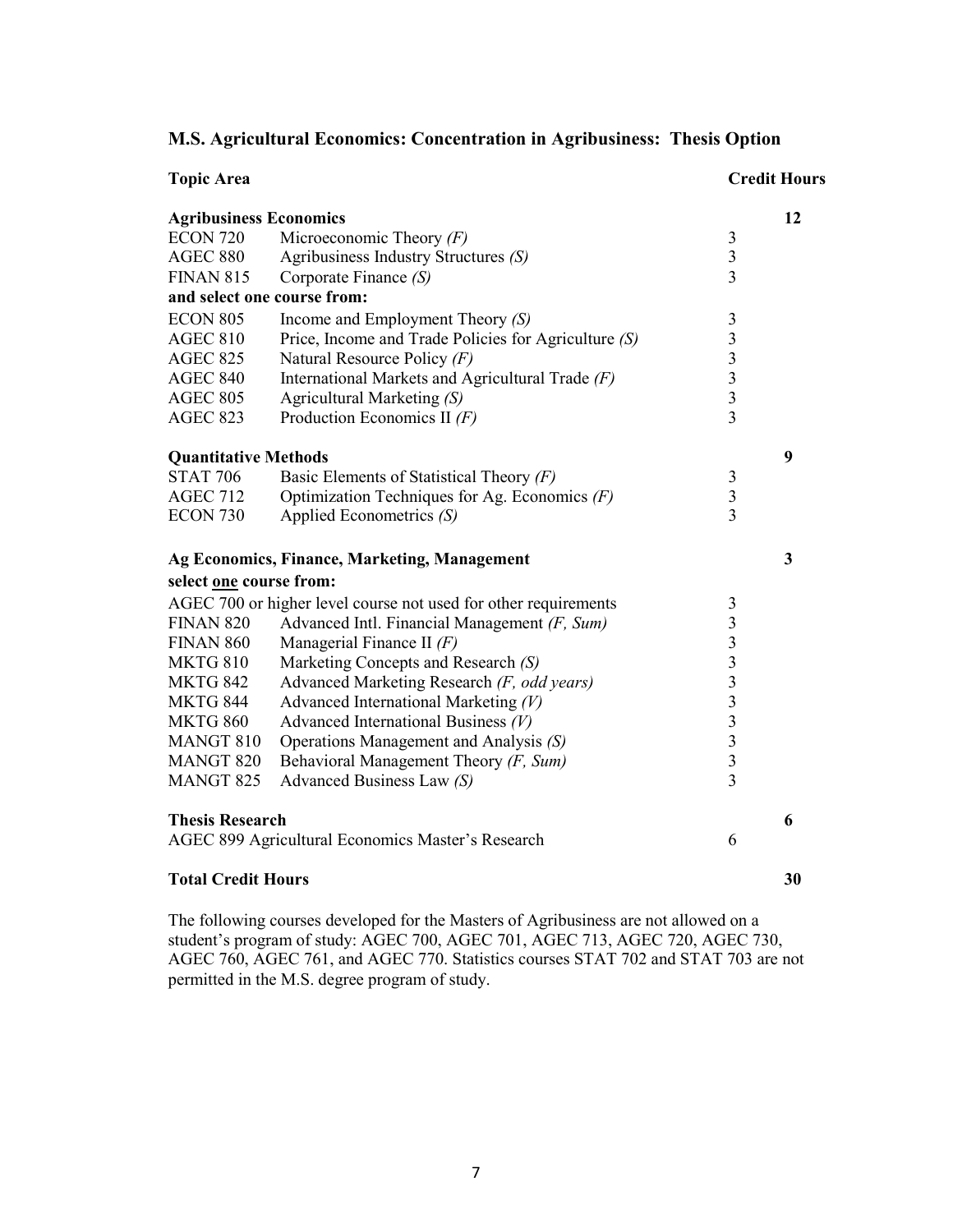#### 4. M.S. Degree: No-Thesis Options (not available to students on assistantship)

#### **M.S. Agricultural Economics: No-thesis Option**

| <b>Topic Area</b>           |                                                      |                         | <b>Credit Hours</b> |  |
|-----------------------------|------------------------------------------------------|-------------------------|---------------------|--|
|                             | <b>Economic and Agricultural Economics Theory</b>    |                         | 12                  |  |
| <b>ECON 720</b>             | Microeconomic Theory $(F)$                           | 3                       |                     |  |
|                             | and select three courses from:                       |                         |                     |  |
| <b>ECON 805</b>             | Income and Employment Theory $(S)$                   | $\mathfrak{Z}$          |                     |  |
| <b>AGEC 810</b>             | Price, Income and Trade Policies for Agriculture (S) | 3                       |                     |  |
| <b>AGEC 825</b>             | Natural Resource Policy $(F)$                        | $\overline{\mathbf{3}}$ |                     |  |
| <b>AGEC 840</b>             | International Markets and Agricultural Trade $(F)$   | $\frac{3}{3}$           |                     |  |
| <b>AGEC 805</b>             | Agricultural Marketing (S)                           |                         |                     |  |
| <b>AGEC 823</b>             | Production Economics II $(F)$                        | $\overline{3}$          |                     |  |
| <b>AGEC 880</b>             | Agribusiness Industry Structures $(S)$               | $\overline{3}$          |                     |  |
| <b>Quantitative Methods</b> |                                                      |                         | 9                   |  |
| <b>STAT 706</b>             | Basic Elements of Statistical Theory $(F)$           | 3                       |                     |  |
| <b>AGEC 712</b>             | Optimization Techniques for Ag. Economics $(F)$      | $\overline{3}$          |                     |  |
| ECON 730                    | Applied Econometrics (S)                             | 3                       |                     |  |
| <b>Electives</b>            |                                                      |                         | 15                  |  |
|                             | AGEC (700 level or higher)                           | 9                       |                     |  |
|                             | AGEC or Business Electives (700 level or higher) *   | 6                       |                     |  |
| <b>Total Credit Hours</b>   |                                                      |                         | 36                  |  |

**\* Three hours of Agricultural Economics electives and six hours of the Ag Econ or Business Electives may be substituted for by a Specialty consisting of nine hours at the 700 level or above. The student is required to demonstrate evidence of scholarly effort by completing a creative component consisting of a written paper and an oral defense.**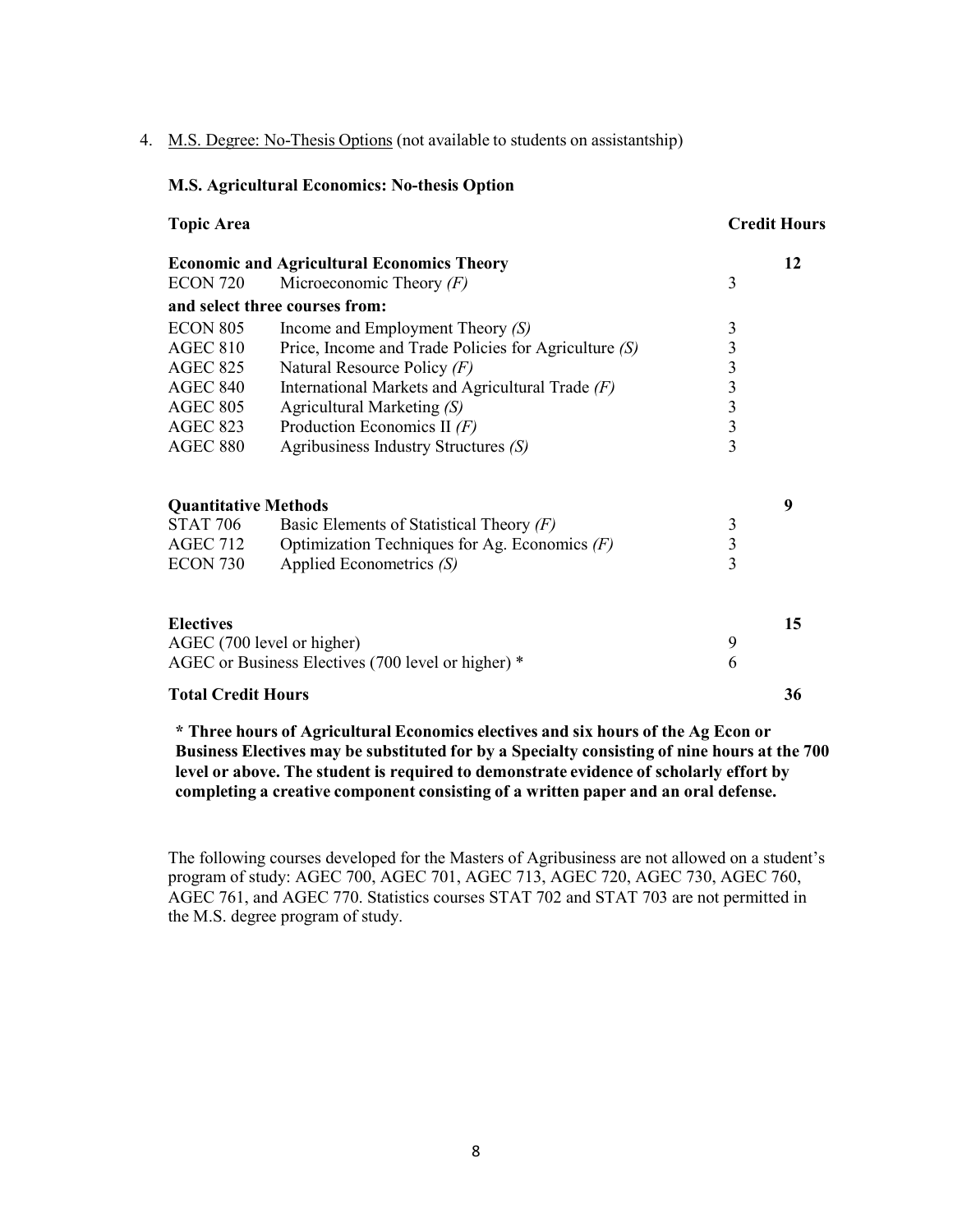**M.S. Agricultural Economics: Concentration in Agribusiness: No-Thesis Option**

| <b>Topic Area</b>             |                                                                 |                                                 | <b>Credit Hours</b> |
|-------------------------------|-----------------------------------------------------------------|-------------------------------------------------|---------------------|
| <b>Agribusiness Economics</b> |                                                                 |                                                 | 9                   |
| <b>ECON 720</b>               | Microeconomic Theory $(F)$                                      | $\mathfrak{Z}$                                  |                     |
| <b>AGEC 880</b>               | Agribusiness Industry Structures (S)                            | $\overline{3}$                                  |                     |
| and select one course from:   |                                                                 |                                                 |                     |
| <b>ECON 805</b>               | Income and Employment Theory $(S)$                              | $\mathfrak{Z}$                                  |                     |
| <b>AGEC 810</b>               | Price, Income and Trade Policies for Agriculture (S)            |                                                 |                     |
| <b>AGEC 825</b>               | Natural Resource Policy $(F)$                                   | $\begin{array}{c} 3 \\ 3 \\ 3 \\ 3 \end{array}$ |                     |
| <b>AGEC 840</b>               | International Markets and Agricultural Trade $(F)$              |                                                 |                     |
| <b>AGEC 805</b>               | Agricultural Marketing (S)                                      |                                                 |                     |
| <b>AGEC 823</b>               | Production Economics II $(F)$                                   | $\overline{3}$                                  |                     |
| <b>Quantitative Methods</b>   |                                                                 |                                                 | 9                   |
| <b>STAT 706</b>               | Basic Elements of Statistical Theory $(F)$                      |                                                 |                     |
| <b>AGEC 712</b>               | Optimization Techniques for Ag. Economics (S)                   | $\begin{array}{c} 3 \\ 3 \\ 3 \end{array}$      |                     |
| <b>ECON 730</b>               | Applied Econometrics (S)                                        |                                                 |                     |
| <b>Business Core</b>          |                                                                 |                                                 | 9                   |
| <b>FINAN 815</b>              | Corporate Finance (S)                                           | $\mathfrak{Z}$                                  |                     |
| <b>MKTG 810</b>               | Marketing Concepts and Research (S)                             | $\overline{\mathbf{3}}$                         |                     |
| <b>MANGT 820</b>              | Behavioral Management Theory (F, Sum)                           | $\overline{3}$                                  |                     |
|                               | Ag Economics, Finance, Marketing, Management                    |                                                 | 9                   |
| select three courses from:    |                                                                 |                                                 |                     |
|                               | AGEC 700 or higher level course not used for other requirements | $\mathfrak{Z}$                                  |                     |
| <b>FINAN 820</b>              | Advanced Intl. Financial Management $(F, Sum)$                  |                                                 |                     |
| <b>FINAN 860</b>              | Managerial Finance II $(F)$                                     | $\begin{array}{c} 3 \\ 3 \\ 3 \\ 3 \end{array}$ |                     |
| <b>MKTG 842</b>               | Advanced Marketing Research (F, odd years)                      |                                                 |                     |
| MKTG 844                      | Advanced International Marketing $(V)$                          |                                                 |                     |
| <b>MKTG 860</b>               | Advanced International Business $(V)$                           |                                                 |                     |
| MANGT 810                     | Operations Management and Analysis (S)                          | $\frac{3}{3}$                                   |                     |
| <b>MANGT 825</b>              | Advanced Business Law (S)                                       | $\overline{\mathbf{3}}$                         |                     |
| MANGT 840                     | Advanced Entrepreneurship $(V)$                                 | $\overline{3}$                                  |                     |

#### **Total Credit Hours 36**

# **\*The student is required to demonstrate evidence of scholarly effort by completing a creative component consisting of a written paper and an oral defense.**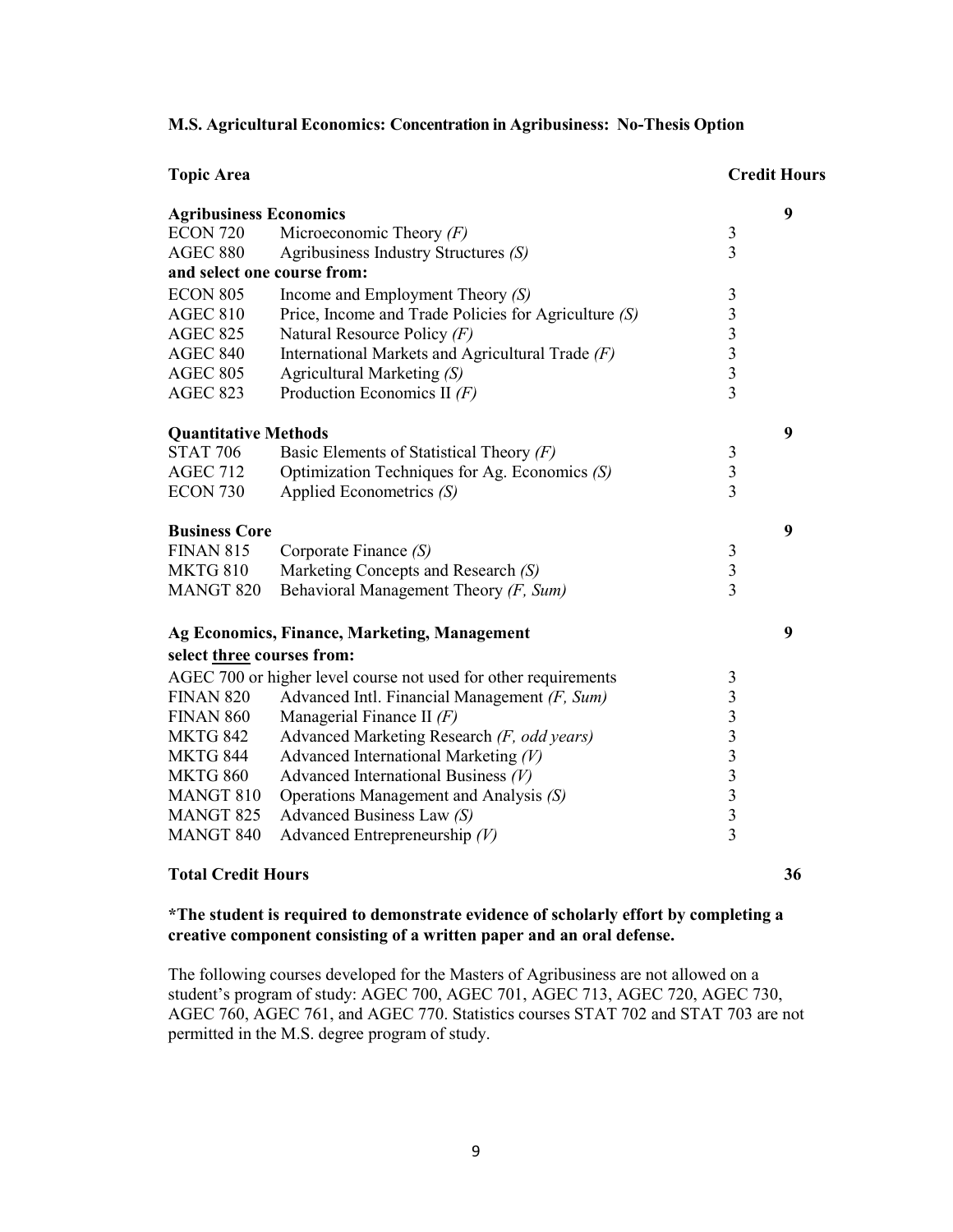For the no-thesis option, the student is required to demonstrate evidence of scholarly effort by completing a creative component consisting of a written paper and an oral defense. The written paper will be on a topic provided by the student's advisory committee relating to the student's field of study.

The report should demonstrate a student's understanding of the economic concepts critical to the problem. A critique of literature related to the topic should be included in the written report. The student should provide a qualitative analysis (graphical) of the problem. The qualitative analysis may propose testable hypotheses. Finally, the student should present a quantitative framework for further analysis. Quantitative analysis is not necessarily required, though it is encouraged.

The student shall be given a minimum of 1 week and a maximum of 2 weeks to complete the written paper. The oral defense is to be scheduled no sooner than 2 days after the paper is turned in. The oral presentation and defense is open to all faculty members and all students. The student should notify the student records secretary before the exam so an announcement of the exam can be made.

The student's advisory committee will evaluate the report and oral defense. A copy of the student's report should be filed with the department. The results of the creative component can take three forms:

- 1. Pass.
- 2. Conditional pass.

This would entail a rewrite of a portion or all of the paper subject to the committee's satisfaction. A retake of the oral is not necessarily required, although it could be one of the conditions.

3. Fail.

The student must rewrite the paper and retake the oral defense. The oral defense cannot be scheduled within 2 months of the first oral. No third trial will be allowed. (The requirements regarding rescheduling the oral exams are graduate school requirements.)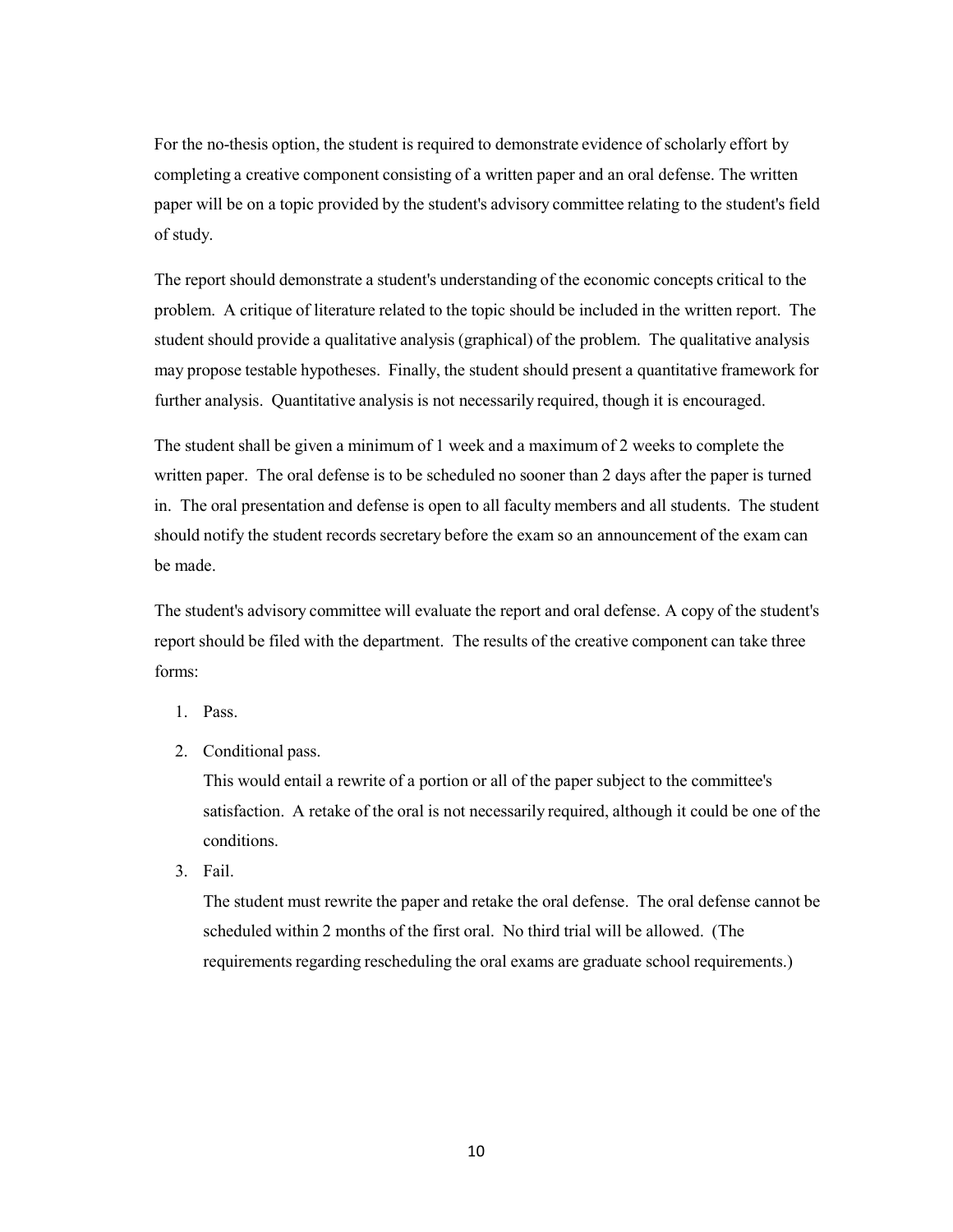#### *E. Modifications("Variances") in Program*

Exceptions to requirements("variances") in the program of study must be approved by the Department of Agricultural Economics Graduate Committee. When the Department of Agricultural Economics Graduate Committee receives a request for an exception from the student's supervisory committee, the Department's Graduate Committee shall meet to act on the request and shall report its decision to the Graduate Director who will then report the decision to the student's major professor and/or supervisory committee.

#### *F. Changes in the Program of Study*

Adding courses to, dropping courses from, and substituting courses on an already approved program of study is done by using the Program/CommitteeChange Form. The student's supervisory committee and the Graduate Director must sign the form. Completed courses with grades of A, B, C, D, or F may not be dropped. Only courses for which no grade is recorded or courses with a recorded grade of "INC" may be dropped. (Refer to section II. GRADES for more details)

# *G. Minor in Agricultural Economics*

Department policies concerning requirements for a minor in agricultural economics for graduate students majoring in another field include the following:

- 1. The minor will be designated "agricultural economics" and not designated by sub-fields, e.g., marketing, economic development, farm management, or international trade.
- 2. For a Master's degree candidate, a minor will include no less than six hours of agricultural economics courses taught for graduate credit for majors or non-majors. Additional hours in agricultural economics or related fields may be required.
- 3. A member of the Graduate Faculty of the Department of Agricultural Economics will represent the minor on the student's advisory committee and will be responsible for examination in the minor field.

# *H. Completing the M.S. in 1.5-2 years*

The following is a suggested sequence for completion of the M.S. program in 1.5 or 2 years depending on whether a student enters in spring or fall. It assumes the student is on a thesis option. Obviously, these are suggestions only. Students should always check with their major professors about their schedule. This is not a substitute for the Graduate Handbook. Read down each column in the tables depending on the semester of entrance. In the thesis option, 6 credit hours of M.S. research are included in the program; 30 credit hours are needed to earn the M.S.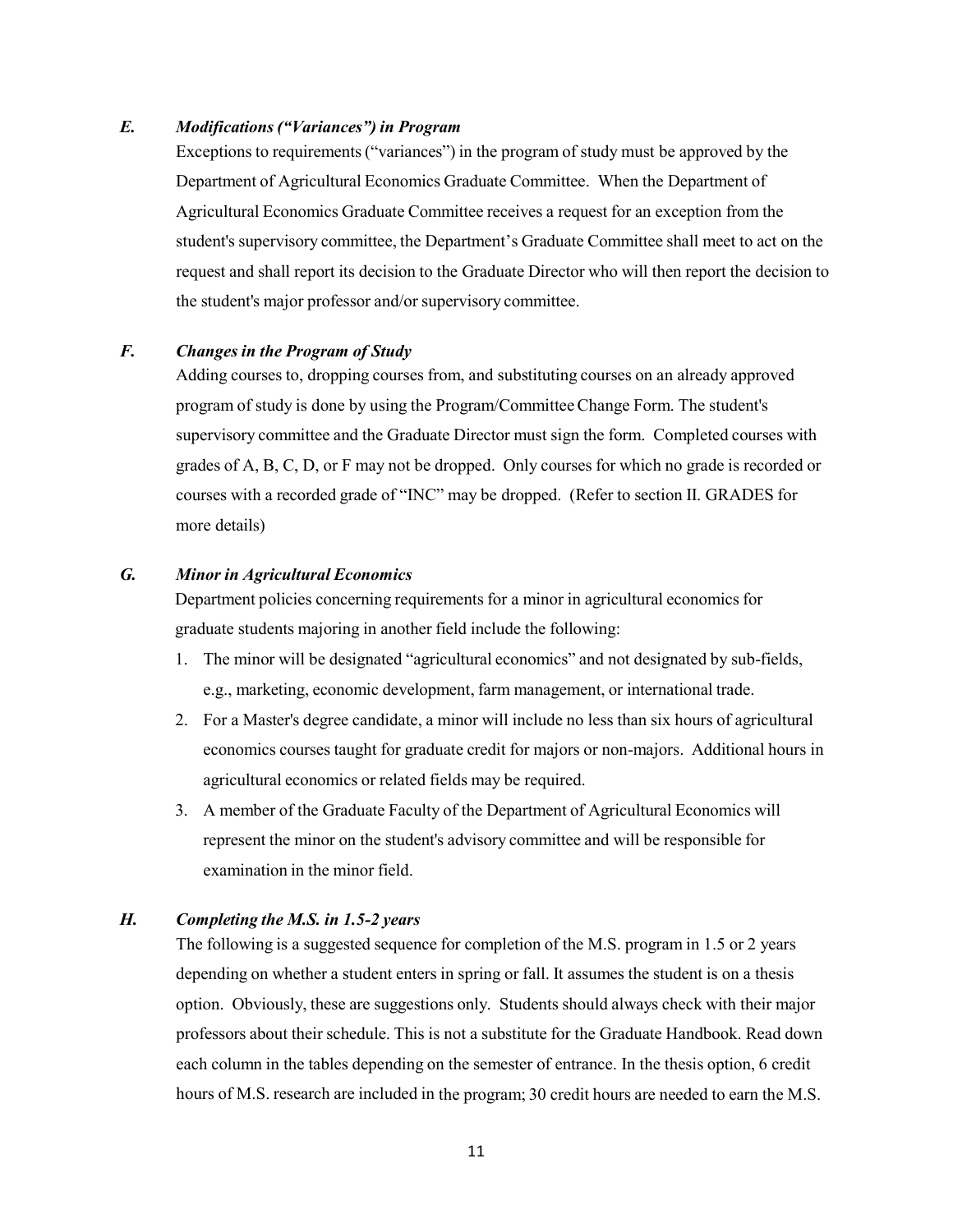| Year 1 (read down a column)                                                                     |                                                     |  |
|-------------------------------------------------------------------------------------------------|-----------------------------------------------------|--|
| If Student Entered in Spring Semester of Year 1                                                 | If Student Entered in Fall Semester of Year 1       |  |
| Sem. 1) Spring: ECON 805 and/or AGEC 810 for                                                    | Sem. 1) Fall: ECON 720, STAT 706 and one other      |  |
| the M.S. in Ag Econ or FINAN 815 for the M.S.                                                   | course. Popular courses in this semester have been  |  |
| Concentration in Agribusiness. Other courses as                                                 | AGEC 712, AGEC 815, AGEC 823, AGEC 825,             |  |
| needed. Popular courses in this semester are AGEC                                               | and AGEC 840.                                       |  |
| 805, AGEC 810, ECON 805, ECON 730 (a student                                                    |                                                     |  |
| must have the equivalent of STAT 706 to take                                                    |                                                     |  |
| ECON 730), AGEC 880 (upon permission of the                                                     |                                                     |  |
| instructor); other FINAN, MKTG or MANGT                                                         |                                                     |  |
| courses for the M.S. in agribusiness.                                                           |                                                     |  |
| Sem. 2) Fall: ECON 720, STAT 706 and one other                                                  | Sem. 2) Spring: ECON 805 and/or AGEC 810 for        |  |
| course. Popular courses in this semester have been                                              | the M.S. in Ag Econ or FINAN 815 for the M.S.       |  |
| AGEC 712, AGEC 815, AGEC 823, AGEC 825, and                                                     | Concentration in Agribusiness; ECON 730 and         |  |
| <b>AGEC 840.</b>                                                                                | one other course if needed. Popular courses in this |  |
|                                                                                                 | semester have been AGEC 805, AGEC 880,              |  |
|                                                                                                 | AGEC 810, and other FINAN, MANGT or MKTG            |  |
|                                                                                                 | electives.                                          |  |
| Choose major professor and committee and file the program of study before the end of the second |                                                     |  |
| semester.                                                                                       |                                                     |  |

| Year 2 (read down a column)                                                                         |                                                                                                      |  |  |
|-----------------------------------------------------------------------------------------------------|------------------------------------------------------------------------------------------------------|--|--|
| If Student Entered in Spring Semester of Year 1                                                     | If Student Entered in Fall Semester of Year 1                                                        |  |  |
| Sem. 3) Spring: ECON 730 if not already taken<br>and one or two other courses as needed to complete | Sem. 3) Fall: Two or three courses as needed to<br>complete option. Some students defend thesis this |  |  |
| option. Some students defend thesis this semester.                                                  | semester.                                                                                            |  |  |
| Sem. 4) Fall: Defend thesis.                                                                        | Sem. 4) Spring: Defend thesis.                                                                       |  |  |

# **V. ORAL EXAMINATION & FINAL COPIES OF THE THESIS**

A final oral examination is required for a master's degree. The examination will be administered after the student has completed the program of study and other requirements, or in the term in which the candidate intends to complete them. The academic unit determines the format of the examination, the supervisory committee is responsible for its administration, and the major professor is responsible for returning the signed ballot to the Graduate School. Normally, final oral examinations will be given on the Manhattan campus. Exceptions can be made if requested by the student, recommended by the supervisory committee, and approved by the Department Head or Graduate Program Director and the Dean of the Graduate School. In case of an examination in which the participants are not in the same location, any technology used to conduct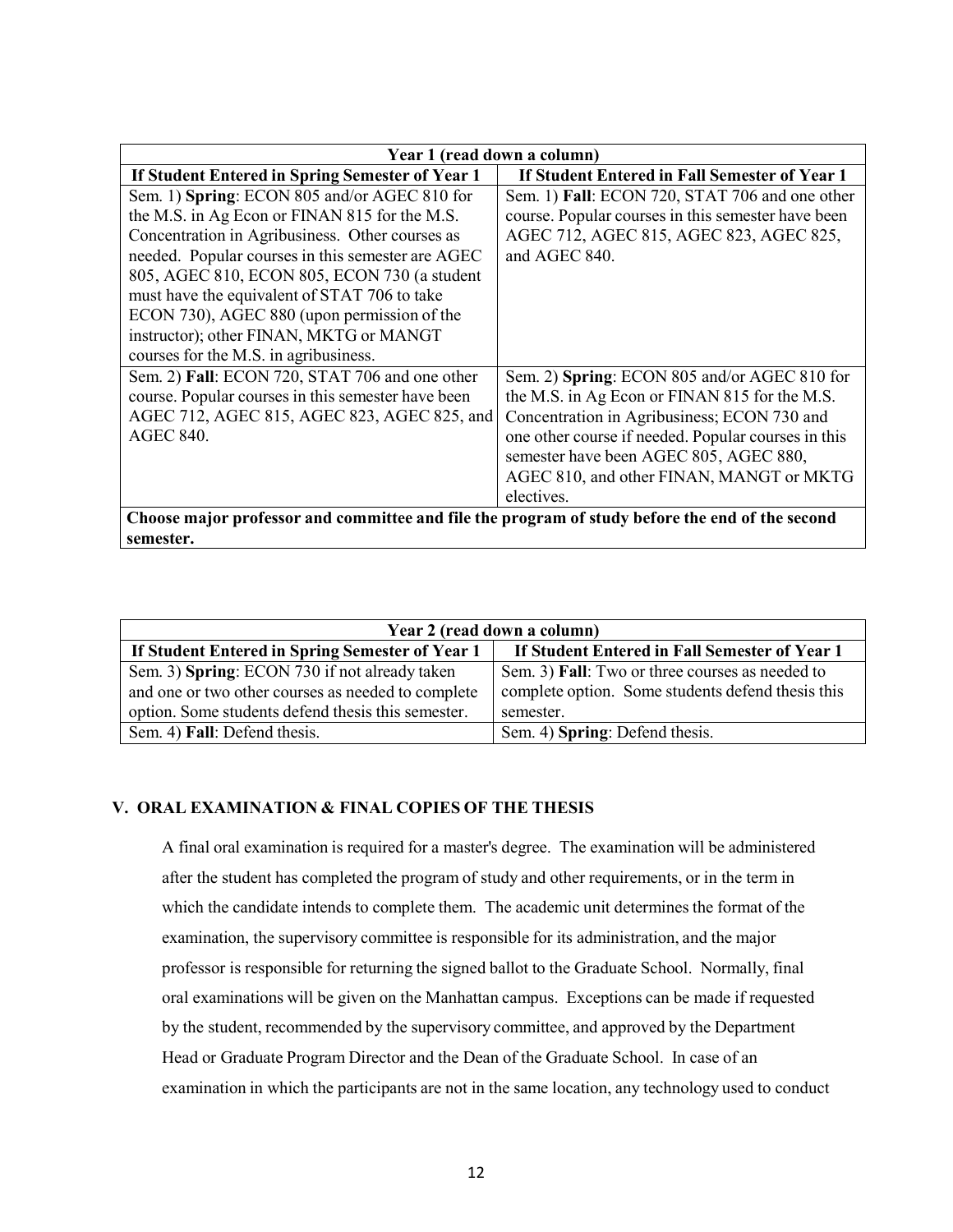the examination must support simultaneous oral interactions between the student and all members of the examining committee. Copies of the questions for all final written examinations must be filed with an academic unit and made available on request to any graduate faculty member for a period of one year following the examination.

In the case of a candidate writing a thesis or report, the examination cannot be scheduled until the supervisory committee certifies that a satisfactory copy of the thesis has been presented. A tentative copy of the thesis should be delivered to the major professor and circulated to the supervisory committee in accordance with the Graduate School calendar, and no less than two weeks (10 working days) before the scheduled date for the final oral examination. Dates are indicated on the graduate calendar for each term. The major professor should assume the responsibility for having the candidate prepare the thesis in acceptable English. The thesis should represent the best writing possible by the student and is not to be written or extensively edited by the major professor or head of the department. Candidates should begin writing their thesis early so there will be time for review by the supervisor and rewriting by the student.

The candidate must file with the Graduate School an Approval to Schedule Final Examination Form signed by each member of the supervisory committee. By signing the form, the faculty member indicates only that the form of the thesis or report is acceptable for review and that a final examination may be scheduled. Signing does not imply that the content of the thesis or report is satisfactory.

Final examinations for the master's degree should not be scheduled when the University is not in session, particularly in August. Final examinations should also be scheduled so as to give the supervisory committee at *least two weeks* to review the thesis.

#### *A. Scheduling*

The candidate contacts members of the advisory committee to arrange a mutually agreeable minimum two-hour period for the oral examination. The candidate is responsible for reserving an examination room. The time and location for the examination should be reported to the Graduate Coordinator, who will ensure that all department faculty and students are notified. The notice should include the title of the thesis. When the examination has been scheduled, the Graduate School will send a final examination ballot and an ETDR (Electronic thesis, dissertation, or report) ballot to the major professor and notify in writing all members of the committee regarding the time and place of the examination.

13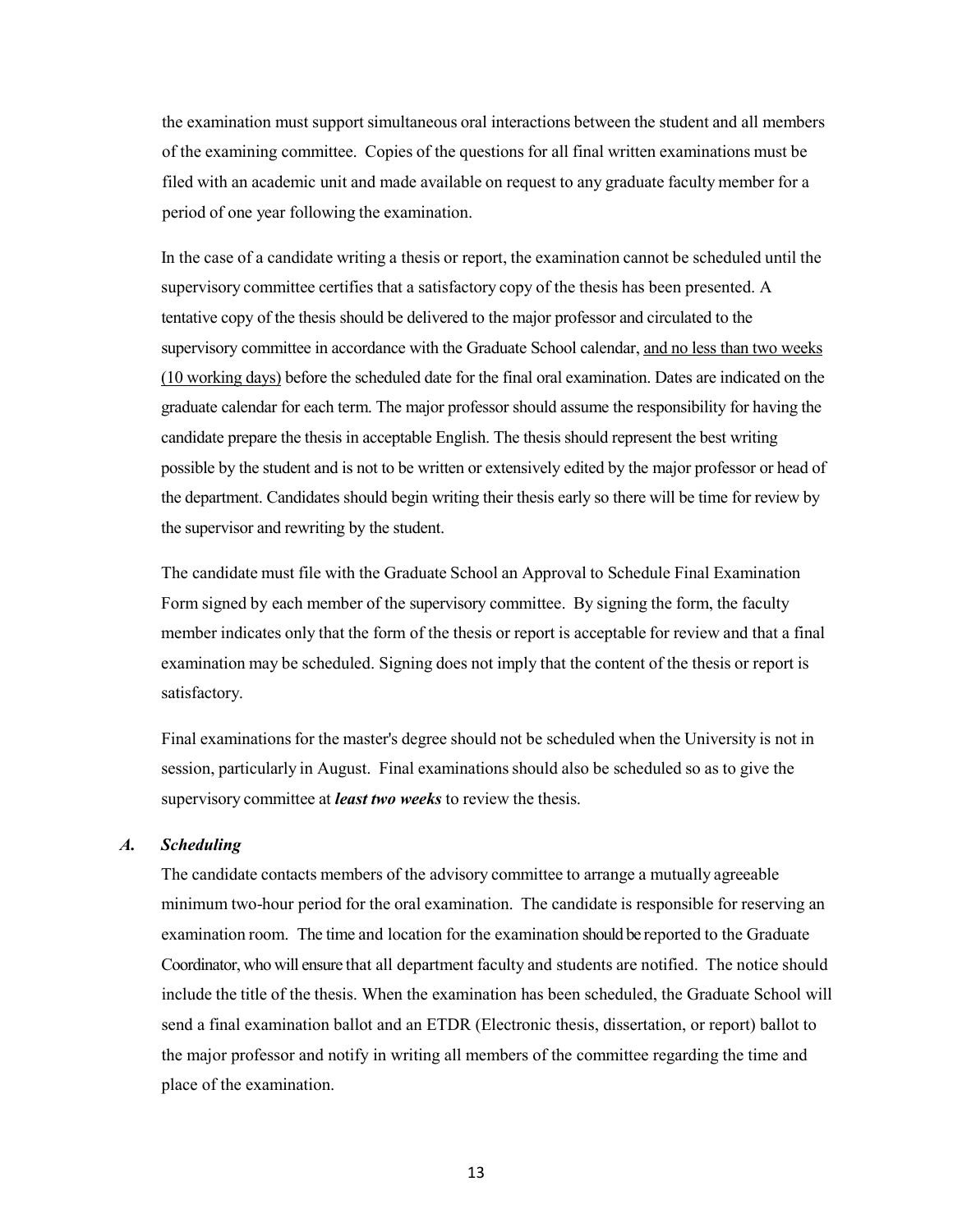If a student's program of study includes any course credits more than six years old at the time the student is about to complete all degree requirements, the final master's examination will normally include an examination over the body of course work listed on the program of study.

The form and content of this competency examination is determined by each master's program which may impose additional requirements for revalidating the student's competency in the supporting course work. In a master's program for which such a revalidation examination may be inappropriate, an exception to this policy may be sought from the Dean of the Graduate School.

#### *B. Administration of the Examination*

- 1. The candidate will normally be requested to review in 20 to 30 minutes the problem of the thesis or written paper and the analytical procedures and major findings. This presentation will be followed by questions and discussion with audience and the examining committee covering these topics and other topics in the major and minor fields. When non-committee members have finished their questioning, they are then excused by the major professor and the major professor and supervisory committee then ask additional questions of the candidate. This procedure may be modified by the chairperson. At least 2/3 of the supervisory committee must approve the candidate's performance before he or she is deemed to have passed the final examination. A refusal to vote by the major professor or any member of the supervisory committee shall be recorded as a negative vote. With permission of at least 2/3 of the supervisory committee, a candidate who fails a master's examination may take a second examination no sooner than two months nor later than 15 months after the failure, unless an extension is granted by the Dean of the Graduate School. A third defense is not allowed.
- 2. Examinations will pertain primarily to the thesis, but not be limited to the thesis.
- 3. The oral presentation will be open to all members of the faculty and graduate students in the Departments of Agricultural Economics, as well as broader campus community. Guests may also be invited.
- 4. Candidates may use notes and graphs during oral examinationsif permitted by the chairperson of the examination. Such use should be for the benefit of the committee and not the candidate.
- 5. After questioning the candidate is excused while the examining committee deliberates on whether the candidate passed or failed the examination as outlined in part 1 above.

14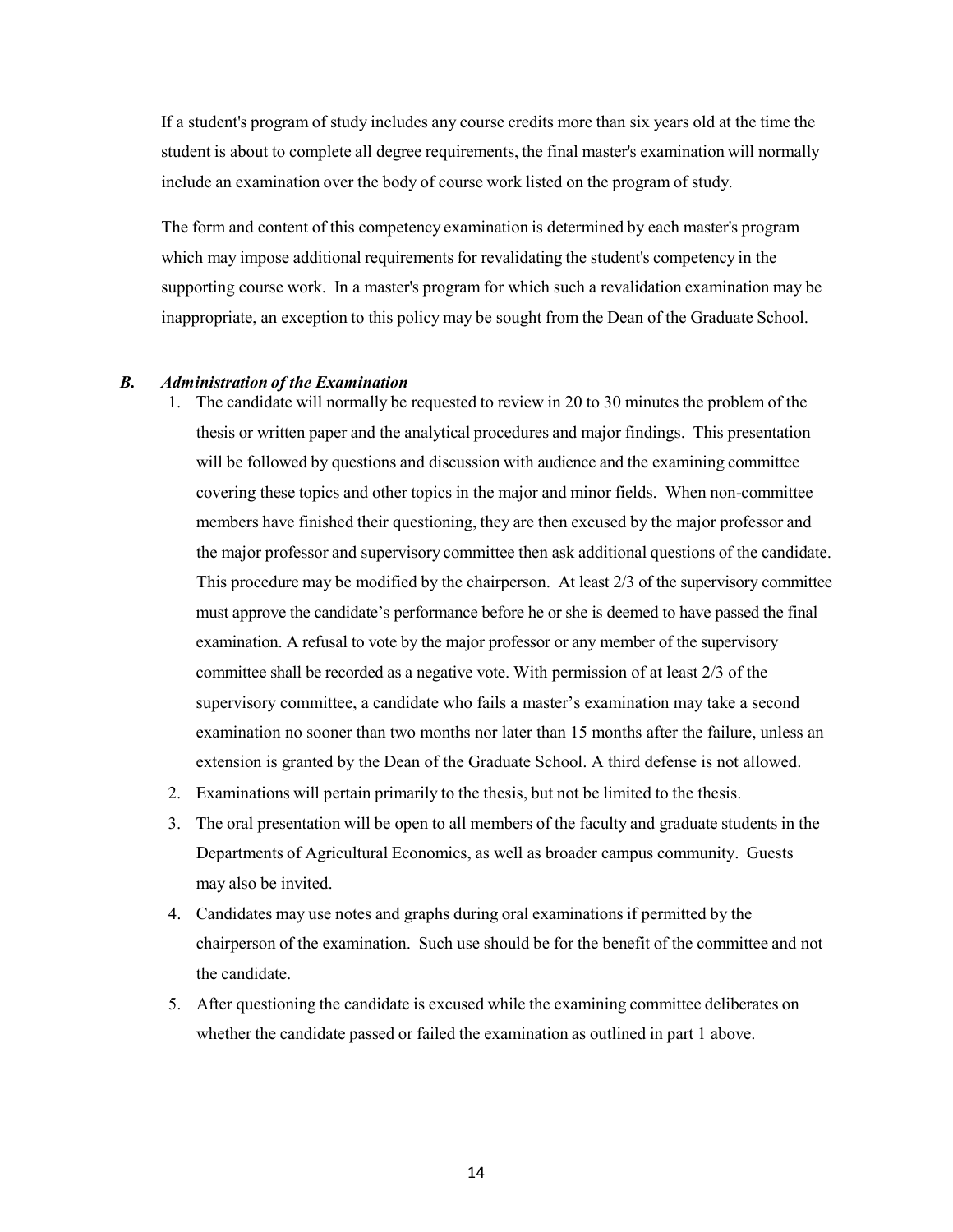# *C. Final Copies of the M.S. Thesis*

All K-State graduate students are required to submit an electronic version of their thesis, dissertation, or report. The Graduate School does not accept paper copies. Electronic theses, dissertations, and reports (ETDR) submitted by K-State students are openly available through the K-State Research Exchange (K-REx) and are indexed by Google, Google Scholar, and other search engines. For information and assistance with formatting a thesis document see the Graduate School webpage on Electronic Theses at [http://www.k-state.edu/grad/etdr/index.html.](http://www.k-state.edu/grad/etdr/index.html)

At least 2/3 of the members of the supervisory committee must sign the final ETDR before the ballot can be processed and the thesis or report submitted to K-REX. The major professor is responsible for submitting the ETDR ballot to the Graduate School. By submitting the signed ETDR ballot, the major professor indicates that he/she has reviewed and approved the final PDF file for electronic submission.

Graduating students are asked to provide the Graduate Coordinator with an electronic version of the thesis abstract for placement on the department web site.

#### *D. Pre-Publication of Thesis*

Ordinarily a thesis or parts of it are not published prior to awarding of the degree. If, however, the student wishes to publish from the thesis in advance of graduation, a request must be filed with the Dean of the Graduate School which is endorsed by the major professor and the Director of Graduate Studies.

#### *E. Recognition of the Kansas Agricultural Experiment Station and Grants*

Graduate students receiving funds from the Kansas Agricultural Experiment Station or other grants shall so acknowledge in the thesis and subsequent publications.

# *F. Presentation and Retrieval of Data*

The master's thesis should report, describe, and/or reference the process as undertaken to derive the results presented in the thesis. The thesis should include data documentation as well as model specification. The student shall provide the major professor with all computer programs written or developed.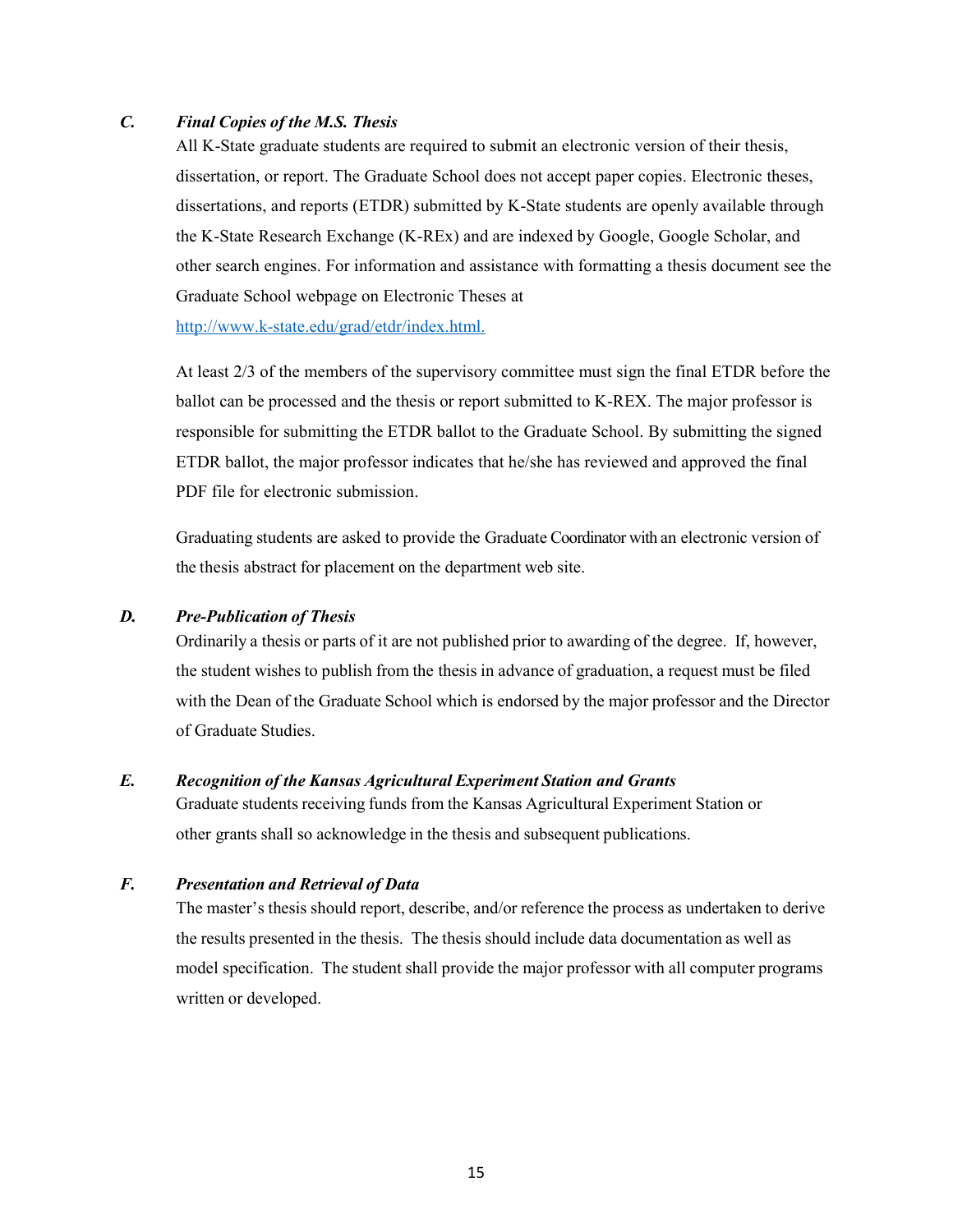## *G. Enrollment in Final Term*

All students are required to be enrolled in the term in which the degree is granted. The thesis is normally submitted during the last term of graduate study. In the cases where completion is delayed, students must enroll in the term in which the degree is granted. Enrollment may be for a minimum credit (1 hour) unless services received from the University during the final term indicate that appropriate enrollment should be for more than minimum credit.

#### **VI. EARNING SECONDARY DEGREES & GRADUATE CERTIFICATES**

# *A. Earning a Second Graduate Degree while Enrolled in a Graduate Degree in Agricultural Economics.*

The Department of Agricultural Economics encourages students to take courses in other disciplines to broaden a student's academic training. Occasionally graduate students in Agricultural Economics wish to seek a second degree in another department. For example, a Ph.D. student who does not already have a master's degree in Economics or Statistics may wish to undertake the requisite coursework in one of these departments to earn an M.A. or M.S. It is very important that students, especially students on departmental assistantships and international students understand the rules before seeking these secondary degrees.

To earn the second degree, the following steps must be taken:

- 1. Meet with the graduate director of the department offering the secondary degree (e.g. the graduate director in Economicsif an M.A. in economicsis being sought) to determine what courses or other requirements must be met to obtain the secondary degree. This graduate director will need to admit the student to the secondary program, but that admittance is conditional on points 5 and 6 below.
- 2. International students must meet with the International Student Center to discuss any visa issues the secondary degree may create.
- 3. Discuss with your major professor in Agricultural Economics your plan and what additional courses you will be taking. Students on departmental funding must demonstrate to the major professorthat the secondary degree will not hamper the student'sresponsibilitiesin fulfilling the primary degree in the Department of Agricultural Economics.
- 4. For students on departmental assistantships, the major professor must notify the Graduate Director in Agricultural Economics of his or her support.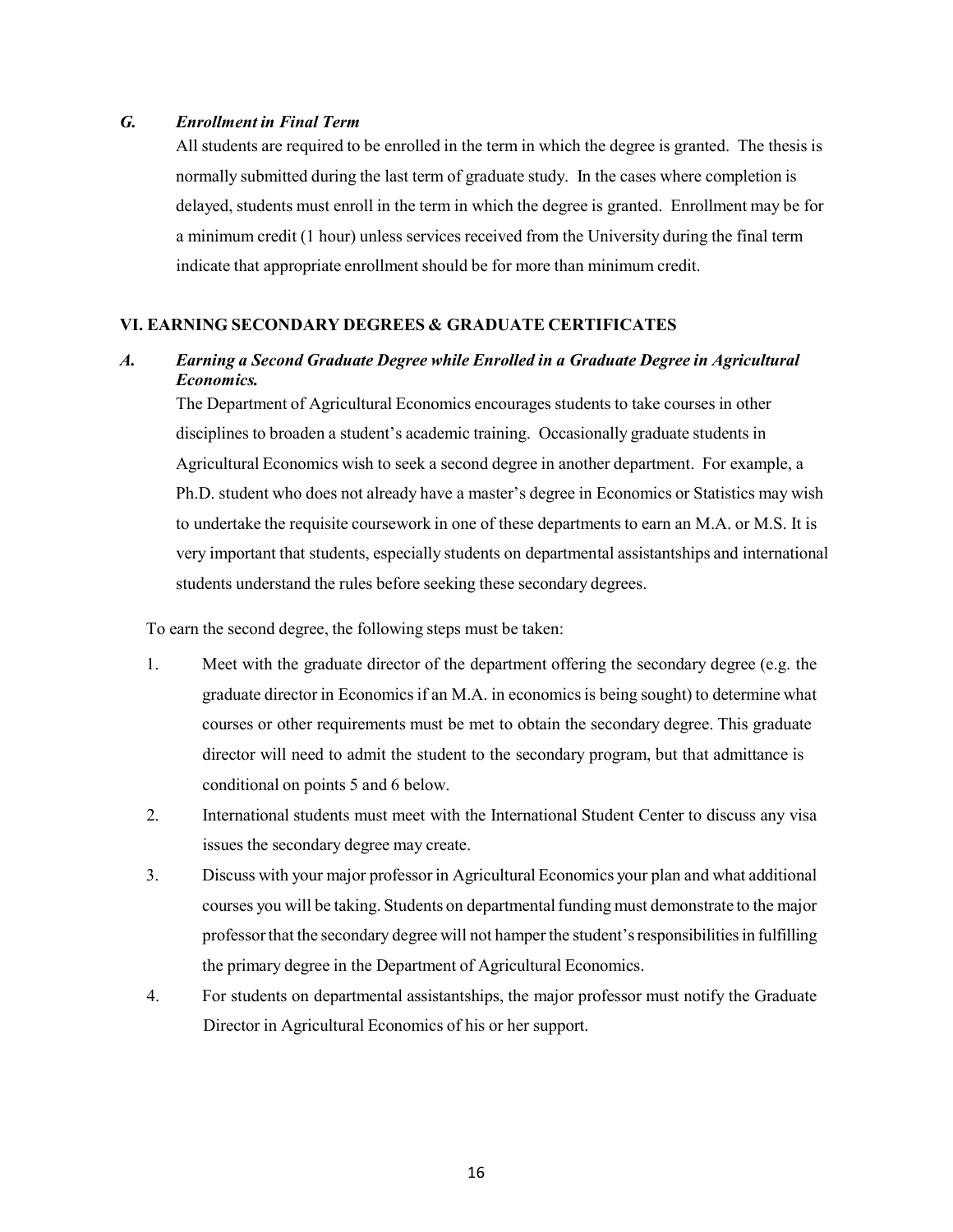- 5. If the Graduate Director of Agricultural Economics agrees to allow a student to earn the secondary degree, the Director writes a letter to the Dean of the Graduate School indicating that the Department of Agricultural Economicsis amenable to a CONCURRENT course of study to obtain the primary and secondary degrees (see note below).
- 6. The Graduate School makes all decisions regarding approval of a secondary degree.

IMPORTANT NOTES on Point 5: Occasionally a student may wish to be removed from the Graduate Program in Agricultural Economics in order to obtain the secondary degree and then return to the Agricultural Economics program afterward. THIS IS NOT POSSIBLE FOR INTERNATIONAL STUDENTS AND IS HIGHLY DISCOURAGED FOR ANY STUDENTS ON ASSITANTSHIP FUNDING IN THE DEPARTMENT OF AGRICULTURAL ECONOMICS. Funded students who wish to obtain the secondary degree by removing themselves from the Agricultural Economics program must go off funding. For international students, changing degrees, even if temporary, causes the issuance of a new I-20 form and will change the date of departure on their visa. This is why point 5 above states that only CONCURRENT enrollment in both programs is acceptable to the Graduate School for international students. Under concurrent enrollment, an international student may remain on funding and no change to the I-20 is needed. One important issue concerns the date of the secondary degree. For domestic students (U.S. citizens and permanent residents), the Graduate School will confer the secondary degree (e.g. the M.A. in Econ) for the semester in which the requirements of the secondary degree have been met. For internationalstudents, however, because of the visa issues, the Graduate School will only confer the secondary degree *in the same semester asthe conferral of the primary degree* (e.g. the M.A. in Econ will be conferred the same semester as the Ph.D. in Ag Econ). Allstudentsshould make sure when applying for the secondary degree to the Graduate School that the application states the primary and secondary degrees are being earned concurrently because the Graduate School does not notify the Department of Agricultural Economics of its decision or any conditions it places on the decision to grant a secondary degree. The Graduate School only notifies the student and the department offering the secondary degree if the application is accepted.

#### *B. Earning a Graduate Certificate from Another Department.*

See Chapter 4, "Graduate Certificate Programs" in the university's Graduate Handbook for the policies and procedures for earning a graduate certificate.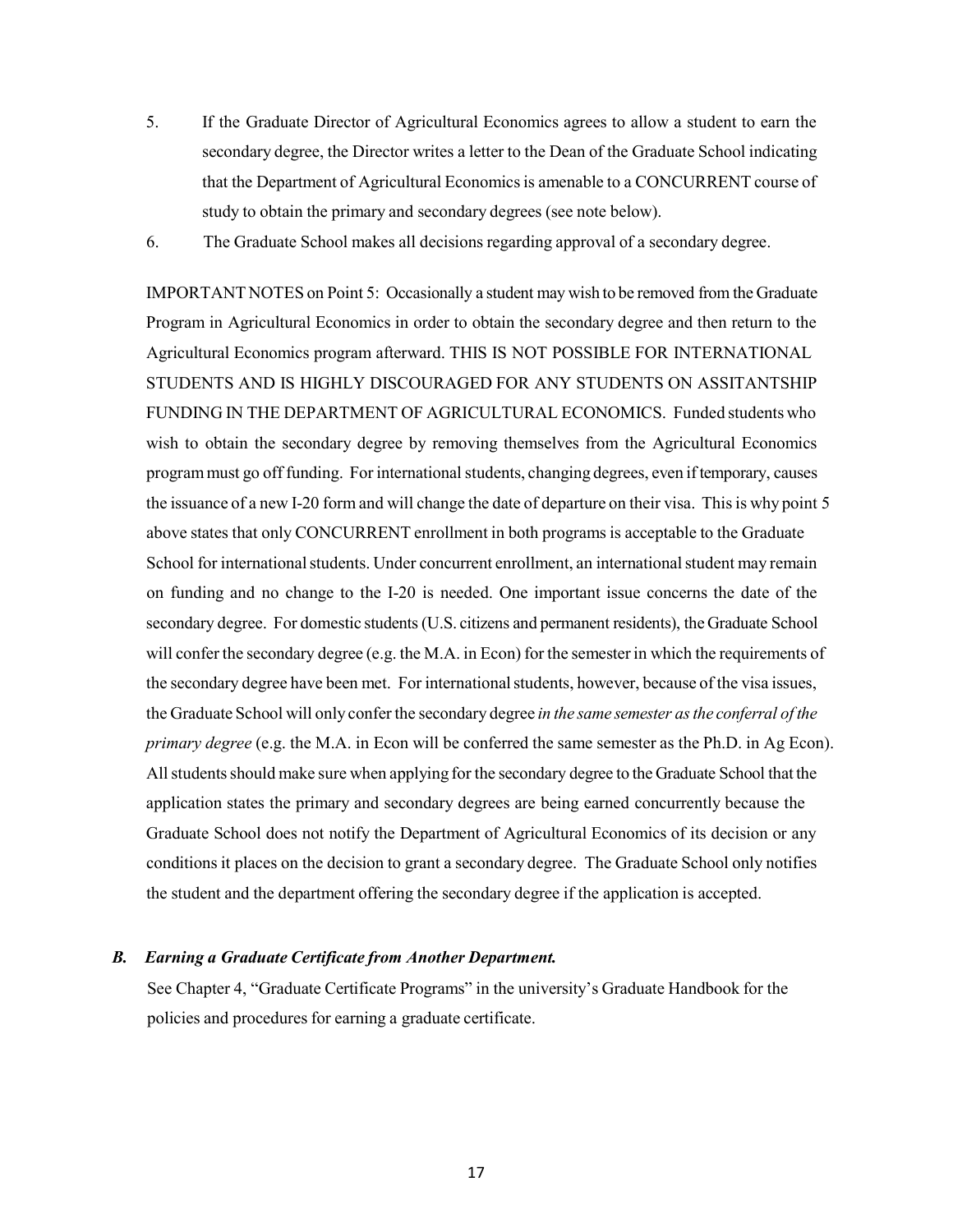#### **VII. ASSISTANTSHIP POLICIES AND PROCEDURES**

Graduate research and teaching assistantships provide apprenticeship experiencesfor future teachers and researchers. Graduate teaching assistants work with faculty instructors in developing, delivering and implementing instructional classes. Graduate research assistants work with faculty researchers on Experiment Station or grant projects. The section titled "Graduate Assistants" in chapter 1 of the university's Graduate Handbook sets forth university policy including policies on employment disputes, discrimination and harassment. Departmental policies follow these guidelines with the following exceptions as allowed by those policies.

- 1. Departmental assistantships are assigned by the Department Head of Agricultural Economics. Information on applying for graduate assistantships may be obtained from the Department of Agricultural Economics.
- 2. Leave should be discussed with the major project advisor and the advisor's approval is required before taking leave. For extended leave (longer than one week), for student's on departmental assistantship, the Department Head must also approve the leave. *Leave slips, available in the main office, should be filled out and signed.*
- 3. **GRA and GTA appointments are not provided to students on academic probation**. During these times concentration on class work is essential.
- 4. New students on GRA and GTA appointments will be assigned a temporary major professor to supervise assistantship duties. After a more permanent major advisor is selected, assistantship supervision will move to the new major advisor at a time convenient to both professors.
- 5. GRAs and GTAs are to report on their activities related to class work and assistantship activities annually by the end of May each year for the prior academic year and summer term. These forms should be submitted to the Director of Graduate Studies and Graduate Coordinator. Graduate Assistant Report forms are available from the Graduate Coordinator or on the Department website.
- 6. Maximum and Minimum Credit Hours per Semester
	- a) The maximum number of credit hours in which a graduate student employed on an assistantship can enroll is 12 hours for the fall and spring terms and 9 hours during the summer. Students desiring to enroll in credit hours exceeding the maximum number permitted should be in good academic standing and obtain permission from their advisor and forward the permission to the Graduate School for final approval.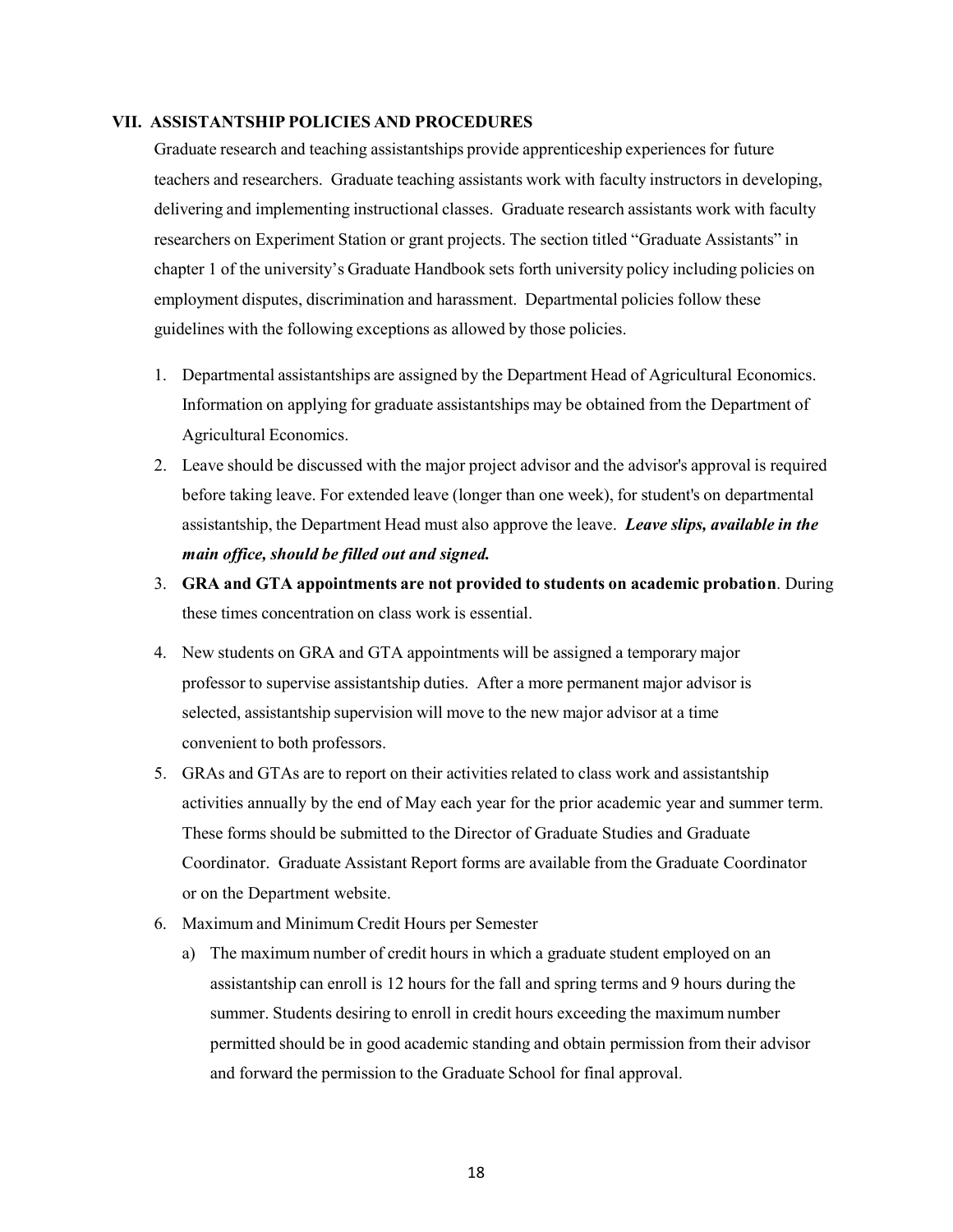b) The policy of the Department of Agricultural Economics is that on-campus students using faculty and physical resources should enroll for credit hours commensurate with the use of each type of resource. For the fall and spring semester, students should enroll in a minimum 6 semester credit hours including research credit hours. Students on grants/fellowships should be aware that some assistantships require summer enrollment.

#### *A. Maximum Duration of Financial Assistance*

The maximum duration for a departmental assistantship is 21 months. It is the responsibility of the student to petition the Department Head for extensions under extenuating circumstances. Included in the petition would be the time requested for extension, justification for extension and a letter of support from the major professor.

#### *B. Assistantship Obligations*

The major professor or immediate supervisor is responsible for seeing that the assistantship obligation is fulfilled, with the following guidelines to be applied:

- 1. The student will be given the opportunity to assist the supervisor in his research program. Every effort should be made to find a thesis topic so that his/her work and thesis activity are complementary.
- 2. The student prepares an acceptable thesis.
- 3. If the student has a graduate teaching assistant appointment, he/she will assist the supervisory faculty member with the instruction of classes.
- 4. If the student has a joint graduate research assistant/graduate teaching assistant appointment, he/she will also assist the major professor with the instruction of classes--i.e., grading papers, preparing class materials, substituting in the classroom, and tutoring students.
- 5. From time to time the graduate teaching and research assistants will assist with operational tasks in the department.
- 6. At the end of each academic year that a graduate student was active in the program for that year, both the student and the student's supervisor(s) will prepare a summary of work performed over the course of the past year. For GTA assignments, a student's supervisor will prepare a summary and evaluation of the student's work at the end of the semester in which they served as a GTA. Summaries are reviewed by the Graduate Committee and the Graduate Director. The Graduate Director is responsible for providing feedback from these evaluations to the student, the student's supervisor(s), the student's major professor and the Department Head.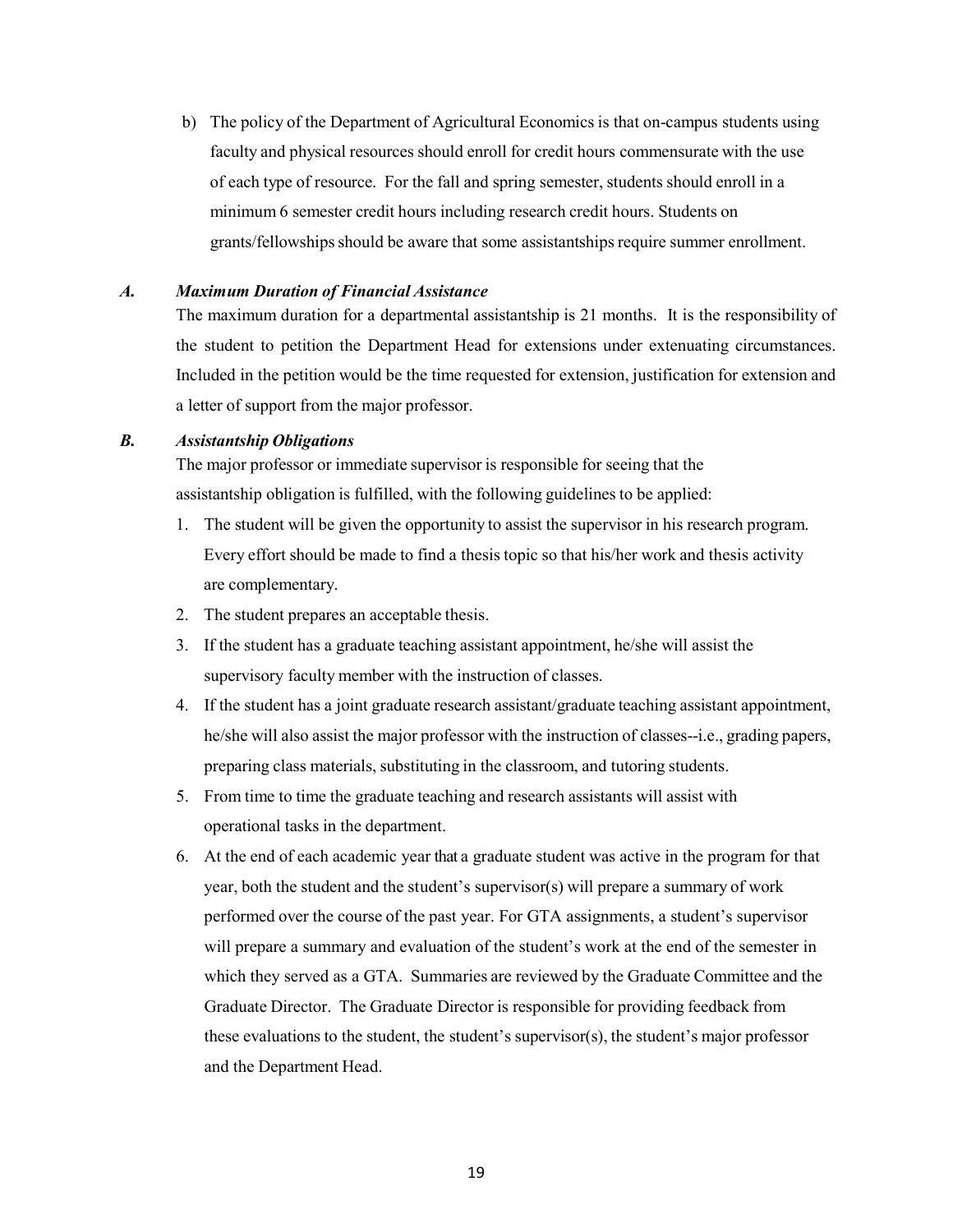# *C. Agricultural Experiment Station Graduate Research Assistantships*

- 1. All general policies shall apply.
- 2. Some graduate students offered assistantships will be given a combined graduate research assistant/graduate teaching assistant appointment, the portion of time for each to be determined by the teaching/research commitment of the major professor and the availability of instructional tenths and research funds.
- 3. Joint appointmentsshall carry the title of the major portion of each appointment and the pay rate shall be consistent with the appointment title.
- 4. During the first semester, the student's research responsibility shall be primarily exploratory searching for a thesis problem and working on assigned projects. When working on a project, the emphasis shall be upon active research effort and during the period of active M.S. thesis preparation the student should be fairly free of graduate teaching assistant responsibilities.

# *D. Resident Tuition Benefits*

The section titled "Graduate Assistants" in chapter 1 of the university's Graduate Handbook sets forth university policy on in-state (resident) tuition benefits for both GRA and GTA appointments.

# **VIII. STUDENT CONDUCT AND THE HONOR SYSTEM**

# *A. Student Conduct*

Kansas State University adheres to a strict system of conduct. More information than what is reprinted here may be found at the following web page (*[www.k-state.edu/honor](http://www.k-state.edu/honor)*).

At Kansas State University students have a direct and primary role in the establishment and enforcement of campus and living group policies and regulations. The basic philosophy of discipline is one of education and enforcement of community standards. Since that is the ultimate purpose, we focus on the growth and development of the student. Most efforts are directed at preventing problems, or at least correcting them, rather than concentrating on punishment. The responsibility for proper conduct is put upon the student, not the university, with the assumption that most students do not try to intentionally cause violations, and will generally respect the rights and property of others.

The following principles govern the disciplinary process. Every effort is made to bring about outcomes that are positive for all parties involved; students will be members of all Student Governing Association judicial bodies; formal hearing processes are fundamentally fair and respect the rights of the individuals involved; confidentiality will be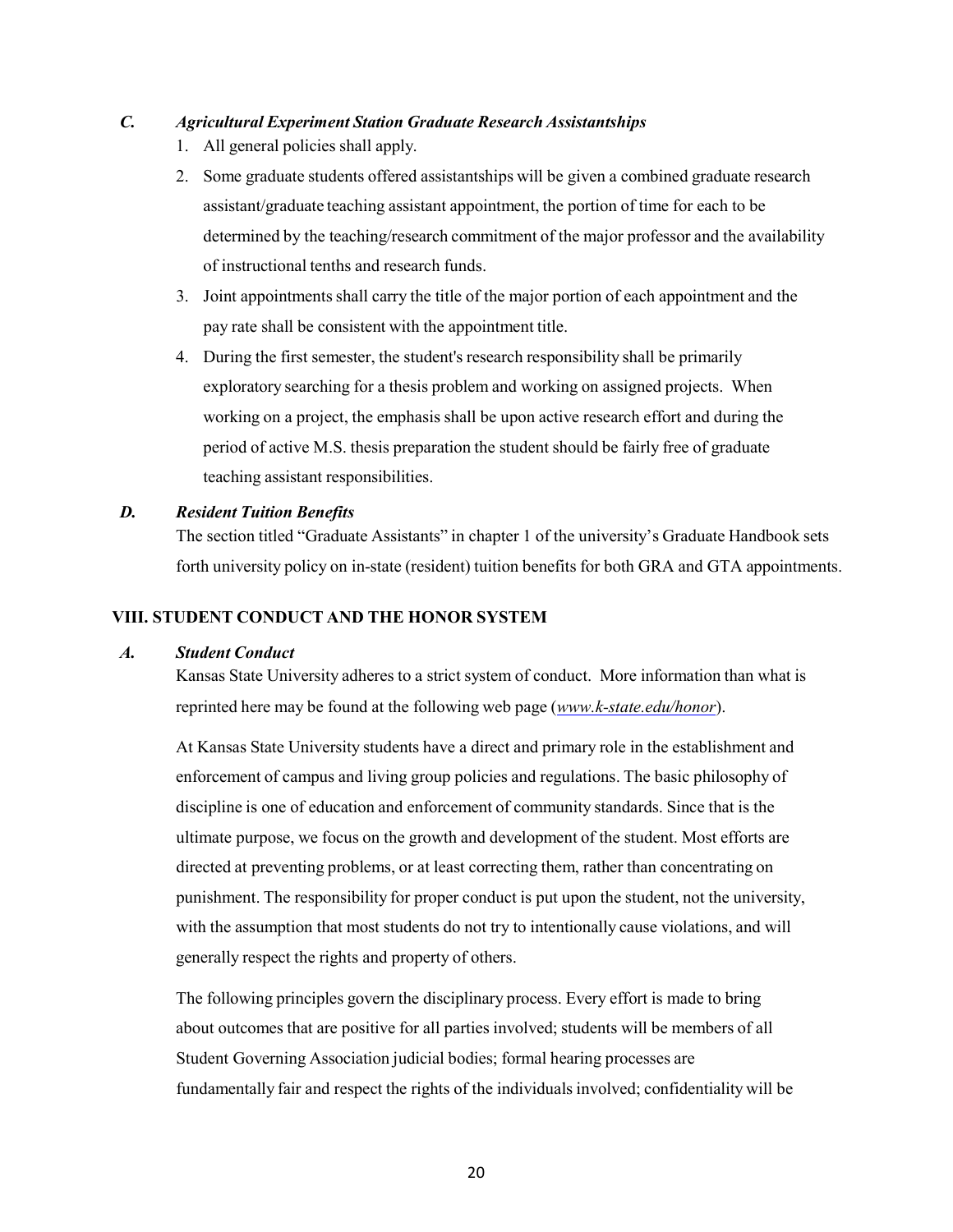respected; records of proceedings will be released only on written authorization of the student(s) involved unless otherwise authorized by law or court order. The procedures are outlined in the SGA Judicial Code, included in the by-laws to the SGA Constitution.

Descriptions of the judicial structure and process, as well as university policies, are free and are available in the Office of Student Activities and Services in the K-State Student Union.

#### *B. Prohibited Conduct*

Important information regarding the judicial process and student rights are available in the Office of Student Activities and Services in the K-State Student Union. The following described behaviors constitute misconduct in which disciplinary sanctions will be imposed:

- 1. Acts of dishonesty, including but not limited to the following:
	- a. Furnishing false information to any university official, faculty/staff member, or office.
	- b. Forgery, alteration, or misuse of any university document, record, or instrument of identification.
- 2. Violation of university policies, rules, or regulations.
- 3. Violation of federal, state, or local law.

#### *C. Honor System*

Kansas State University's honor system is based on personal integrity, which is presumed to be sufficient assurance that, in academic matters, each student's work is performed honestly and without unauthorized assistance. Students, by registering at K-State, acknowledge the jurisdiction of the honor system.

The policies and procedures of the graduate and undergraduate honor system apply to all fulltime and part-time students enrolled in courses on-campus, off-campus, and via distance learning.

A prominent part of the honor system is the honor pledge, which applies to all assignments, examinations, or other course work undertaken by students. The honor pledge is implied, whether or not it is stated**:** *"On my honor, as a student, I have neither given nor received unauthorized aid on this academic work."*

All students will partake in annual training and review of the KSU honor system and academic dishonesty awareness, as well as indicate completion and understanding of this training.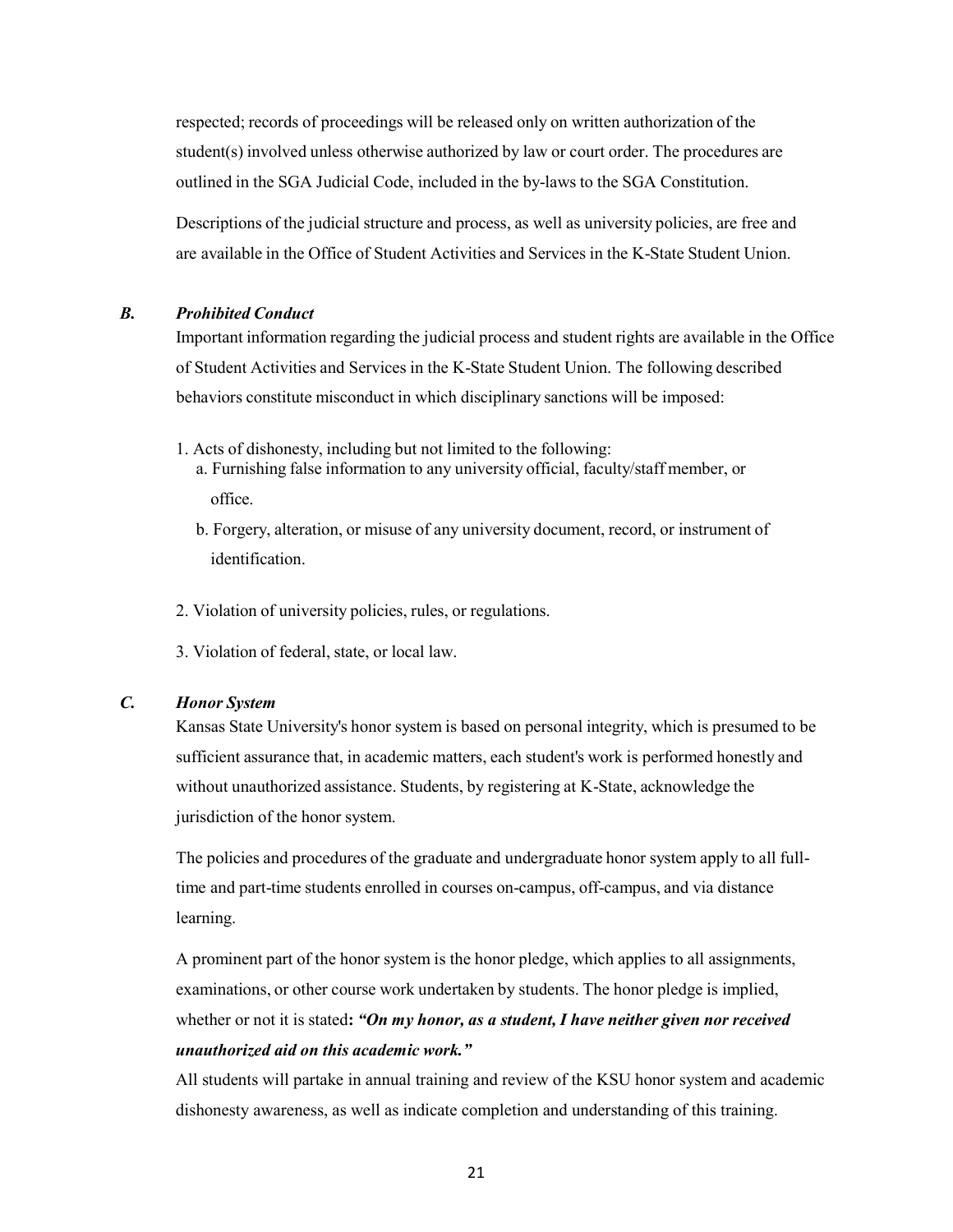#### *D. Honor Council*

The honor system trusts students to perform their academic work honestly and with integrity. The honor system is based on trust and administered jointly by students and faculty members of the Honor Council. Having students equally share in the process increases the visibility of Honor Council procedures and promotes a community of trust.

The Honor Council is comprised of students and faculty who are appointed each spring for two-year terms. Students are nominated by the student body president or the associate provost for diversity; faculty are nominated by their respective dean or the dean of student life. All nominations are subject to the approval of the provost. Members of the honor council adjudicate the honor system by serving as case investigators, advisors, and hearing panelists.

#### *E. Reporting Academic Dishonesty*

All members of the academic community, both students and faculty, are urged to report acts of academic dishonesty. To discuss or report an alleged violation, contact the director of the honor system.

# *F. Additional Information*

The honor system uses the Faculty Senate-approved definition of academic dishonesty found in the *University Handbook* and at the honor system webpage. Students' rights are enumerated under Article XII of the Student Governing Association constitution. The Honor and Integrity System Constitution can be reviewed a[t http://www.k-state.edu/honor/basics/constitution.html.](http://www.k-state.edu/honor/basics/constitution.html) The investigation and adjudication procedures can be reviewed at [http://www.k](http://www.k-state.edu/honor/basics/investigation.html)[state.edu/honor/basics/investigation.html](http://www.k-state.edu/honor/basics/investigation.html).

K-State Honor and Integrity System Kansas State University 1800 Claflin, Suite 001 Manhattan, KS 66502 785-532-2595 E-mail: [honor@ksu.edu](mailto:honor@ksu.edu)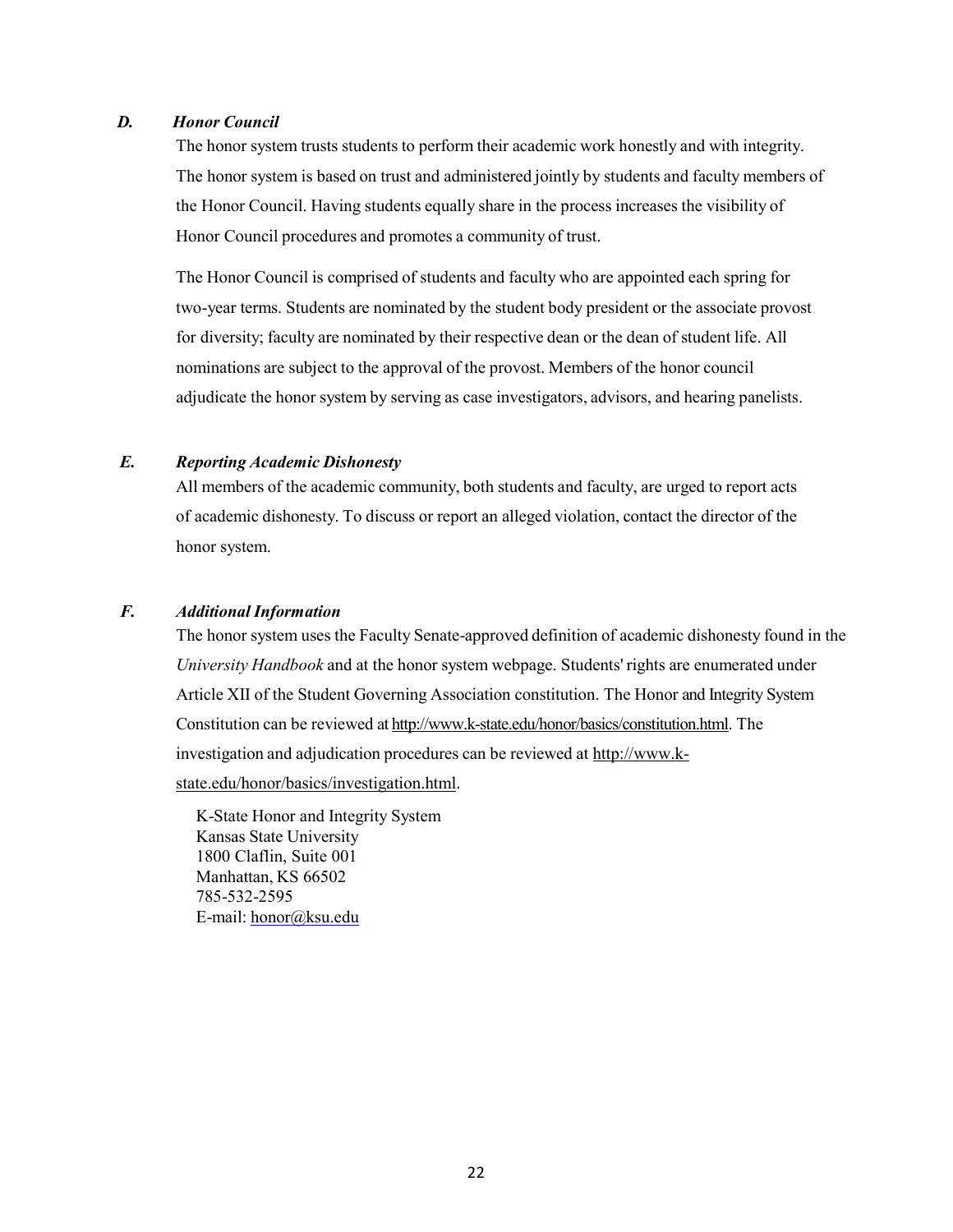#### *G. Co-Authorship Responsibility*

The Department strongly encourages graduate student participation in the presenting of research whether through conferences, workshops, seminars or published scholarly articles. The Department encourages all participants to discuss early on in the research process the roles of coauthors. Presentation of material without the knowledge or permission of co-authors often leads to problems. Presentation of material without the acknowledgement of co-authors is considered plagiarism and an Honor's violation.

#### **IX. OTHER DEPARTMENTALPOLICIES AND PROCEDURES**

#### *A. Resources*

Graduate students have access to a variety of resources for the purposes of conducting their responsibilities. These privileges include photocopying, supplies, mail, and computers. These resources are to be used exclusively for the purpose of conducting your appointment responsibilities and are not to be used for personal purposes.

- Photocopying Photocopiers are located in WA 345, 304, and 331. All graduate students are assigned a personal access code. This code can be used for personal copying, including any copies related to course work. Students will be assessed a per-copy charge for these copies on a monthly basis. Students needing to make copies to fulfill their research responsibilities should contact their advisor for a research code. This research code should not be used for course-related copying. Theses or dissertation final copies should be made on the personal access code or off-site.
- Mail It is a violation of state law to use the mail service or departmental envelopes for personal business. Any surveys requiring mailings and/or return mailings to the department must be approved by the department head.
- Computers Some computers may be available for graduate student use in the lab located in WA 400. These computers are to be used for professional use only. Please do not install software or store files on the hard drives of lab computers. This includes translation programs, long distance telephone programs, and music downloading software. Report any malfunctioning computers to computer services personnel in WA 327E. The undergraduate computer lab located on the third floor is reserved for use by undergraduate students. Graduate students are encouraged to purchase a personal computer for their own use. All graduate student offices are networked. See the computer services personnel in WA 327E for network card specifications and assistance in connecting your personal computer to the network.